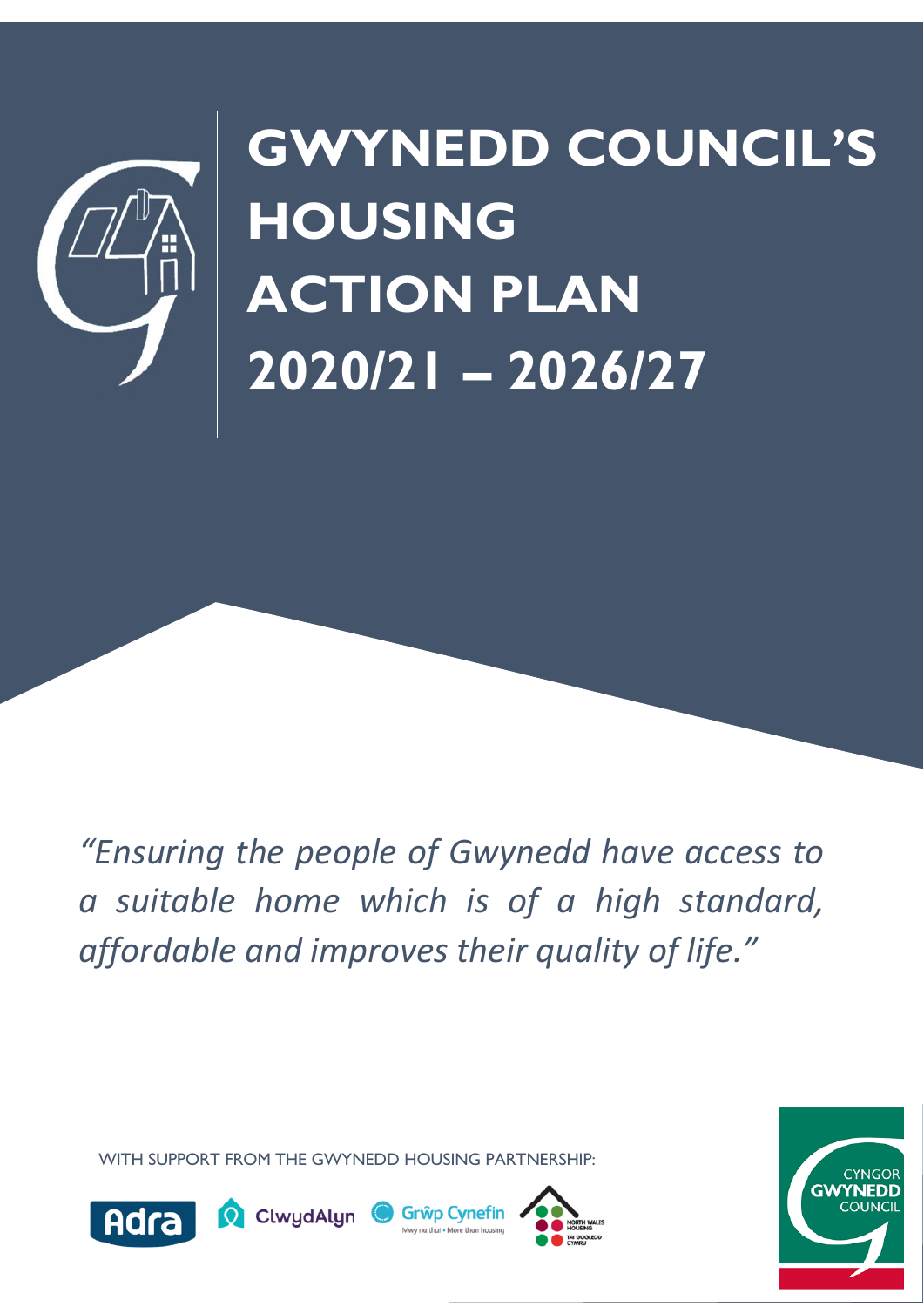### **Contents**

#### 1. Ensuring no one is homeless in Gwynedd

#### 2. Increase the opportunities for Gwynedd residents to get a social housing tenancy

| 2a Build more social housing than what can be funded through the social housing grant |  |
|---------------------------------------------------------------------------------------|--|
|                                                                                       |  |
|                                                                                       |  |

#### 3. Support Gwynedd residents to own a home in their community

| 3ch Refusing applications to remove a local person condition on former 'Council houses' 15 |
|--------------------------------------------------------------------------------------------|
|                                                                                            |
|                                                                                            |
|                                                                                            |
|                                                                                            |
|                                                                                            |
|                                                                                            |
|                                                                                            |

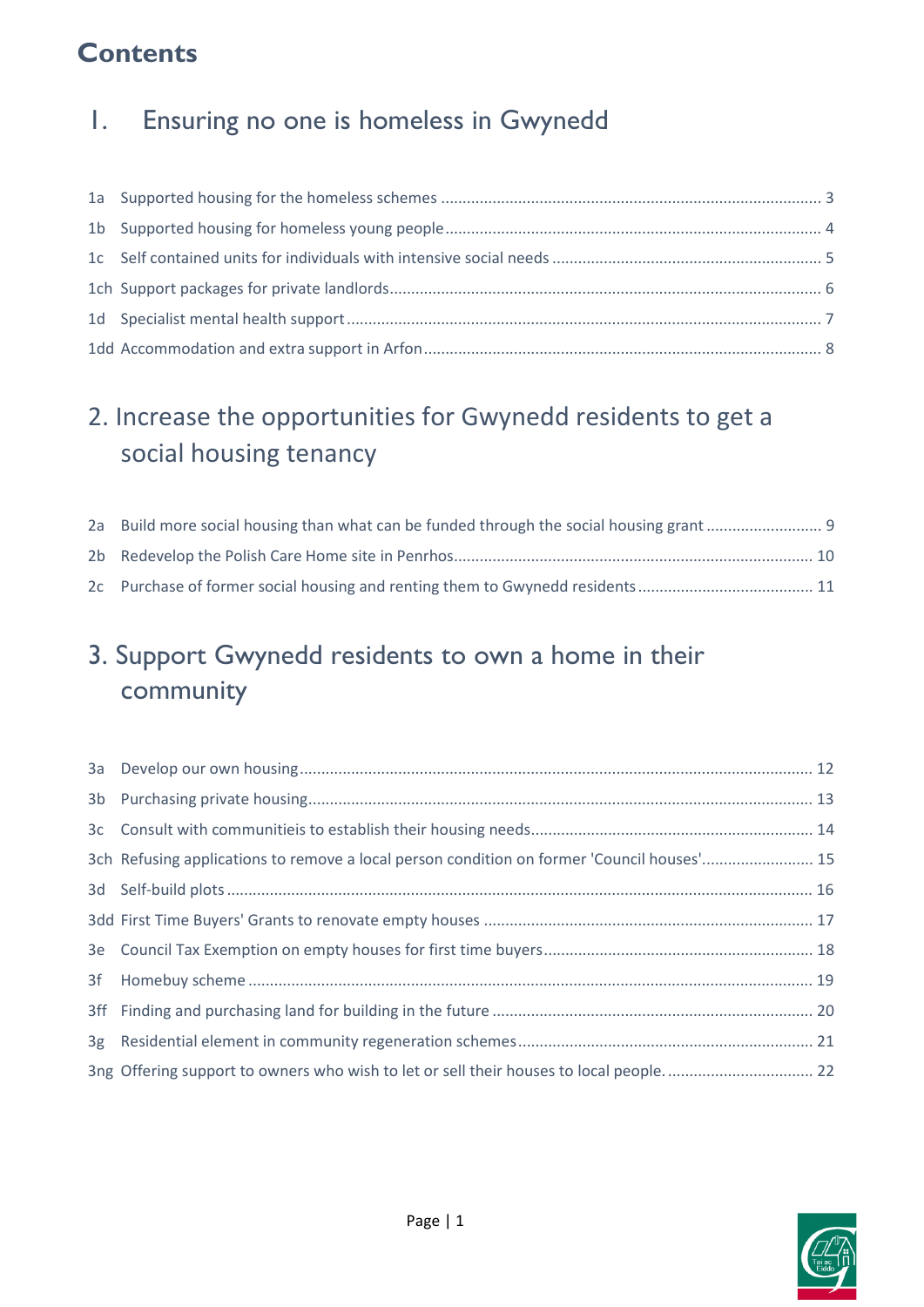#### 4. Gwynedd homes that are environmentally friendly

#### 5. Gwynedd homes having a positive influence on the health and wellbeing of people in the County

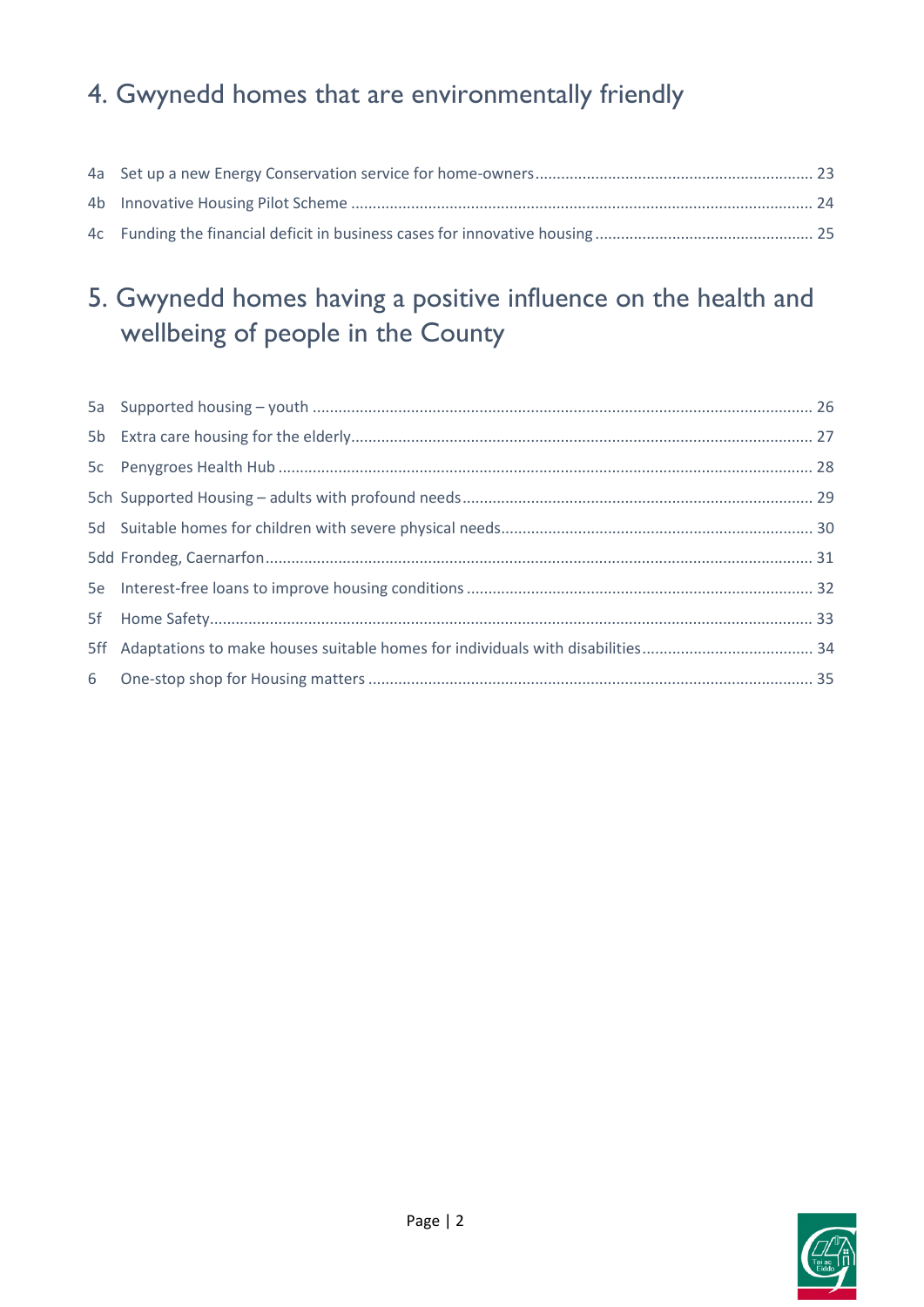## **1a Supported housing for the homeless schemes**

A series of 'supported housing' developments to be able to house individuals, couples and families who face homelessness and require urgent temporary accommodation. This will allow us to avoid placing people in unsuitable accommodation (e.g. bed and breakfast) and enable us to provide the support required to assist them to develop skills to live independently. The support could be on site or mobile in nature.



#### **Gwynedd Council Funding Sources:**

| Sub-total:                    | £1.05m |
|-------------------------------|--------|
| Council Tax Premium Fund:     | £0.5m  |
| <b>Asset Management Plan:</b> | £0.55m |

#### **Additional Funding Sources:**

| <b>Total:</b>            | f4m    |
|--------------------------|--------|
| Sub-total:               | £2.95m |
| Adra:                    | £1.3m  |
| <b>Welsh Government:</b> | £1.65m |





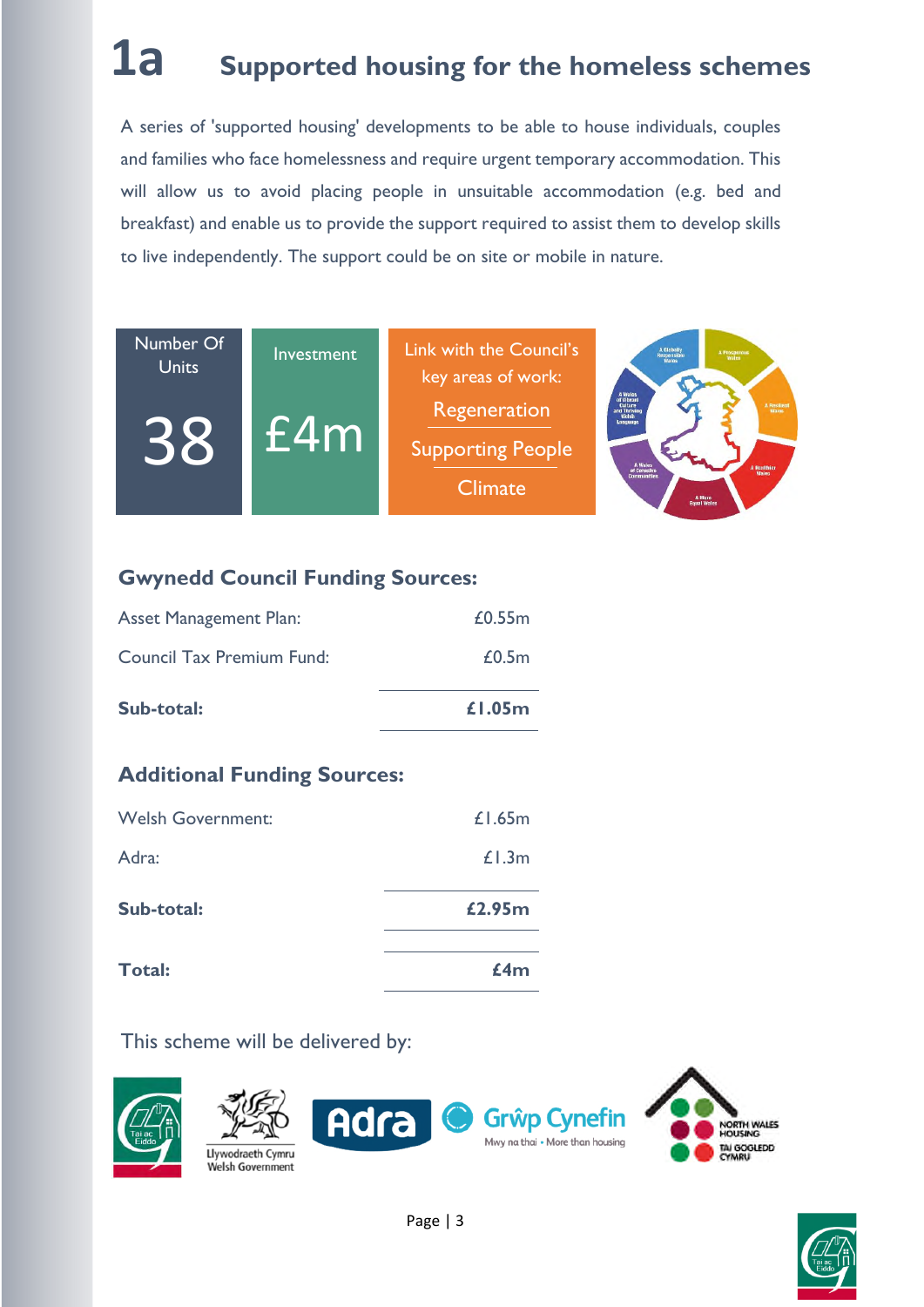## **1b Supported housing for homeless young people**

With the support of a regeneration grant from Welsh Government, we will remodel and upgrade the Nat West and GISDA building in Caernarfon to provide four flats for homeless young people; one flat to train young people to be able to live independently, an extension to the existing café to create employment for the homeless, creation of a permanent suitable home for GISDA and the to create a space for multi-agency support for homeless young people.



#### **Gwynedd Council Funding Sources:**

| <b>Council Tax Premium Fund:</b> | £285k |
|----------------------------------|-------|
|----------------------------------|-------|

#### **Additional Funding Sources:**

| <b>Welsh Government:</b> | £685k |
|--------------------------|-------|
| Total:                   | £970k |



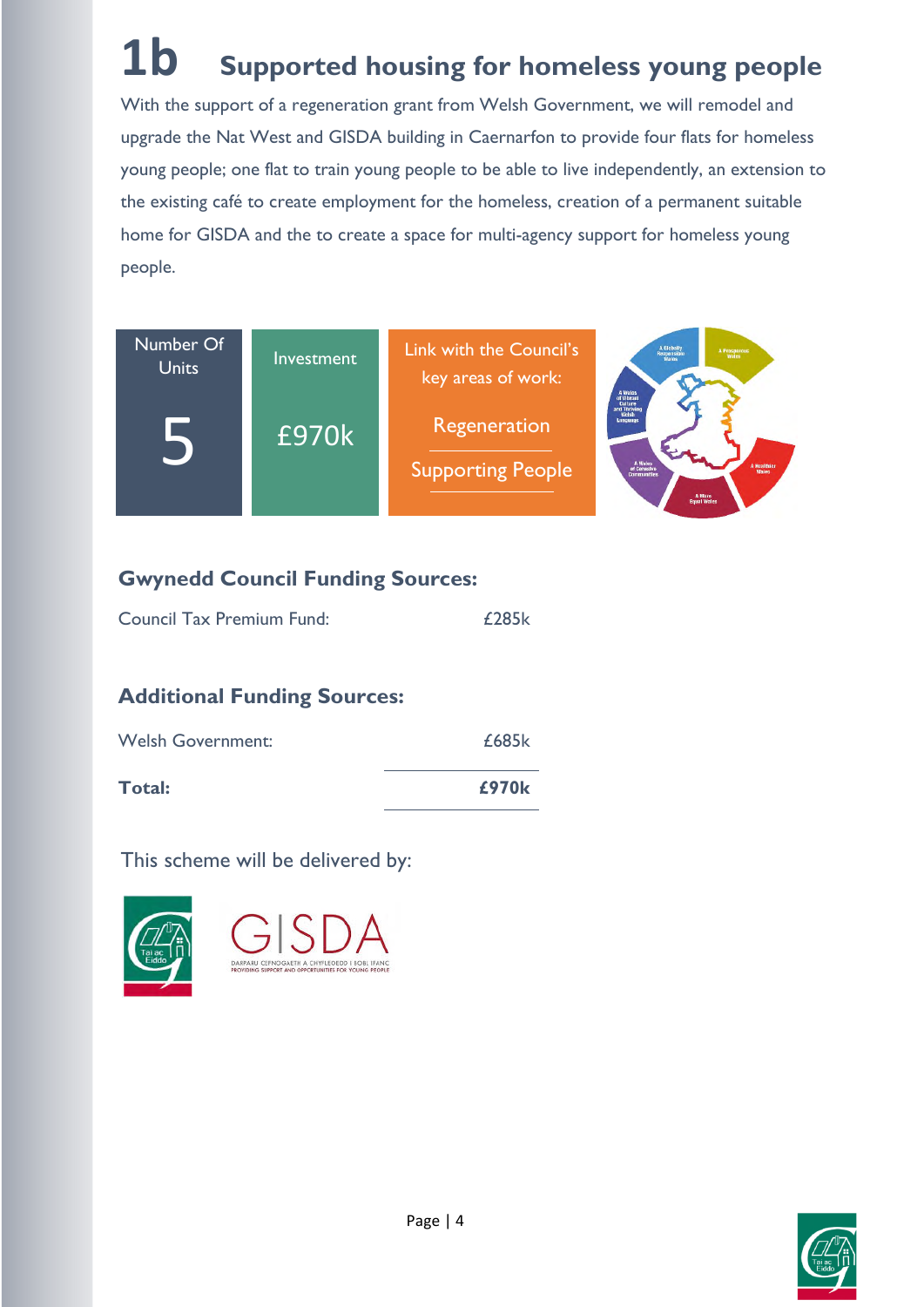### **1c Self contained units for individuals with intensive social needs**

Housing some vulnerable individuals with intensive social and behavioural needs is very challenging and, as a result, we currently place them in unsuitable bed and breakfast accommodation. They receive intensive multi-agency support but suitable temporary selfserviced homes are required if they are going to be given an opportunity to be in a position where they can sustain a tenancy independently.



#### **Gwynedd Council Funding Sources:**

| Council Tax Premium Fund: | £500k |
|---------------------------|-------|
| Total:                    | £500k |



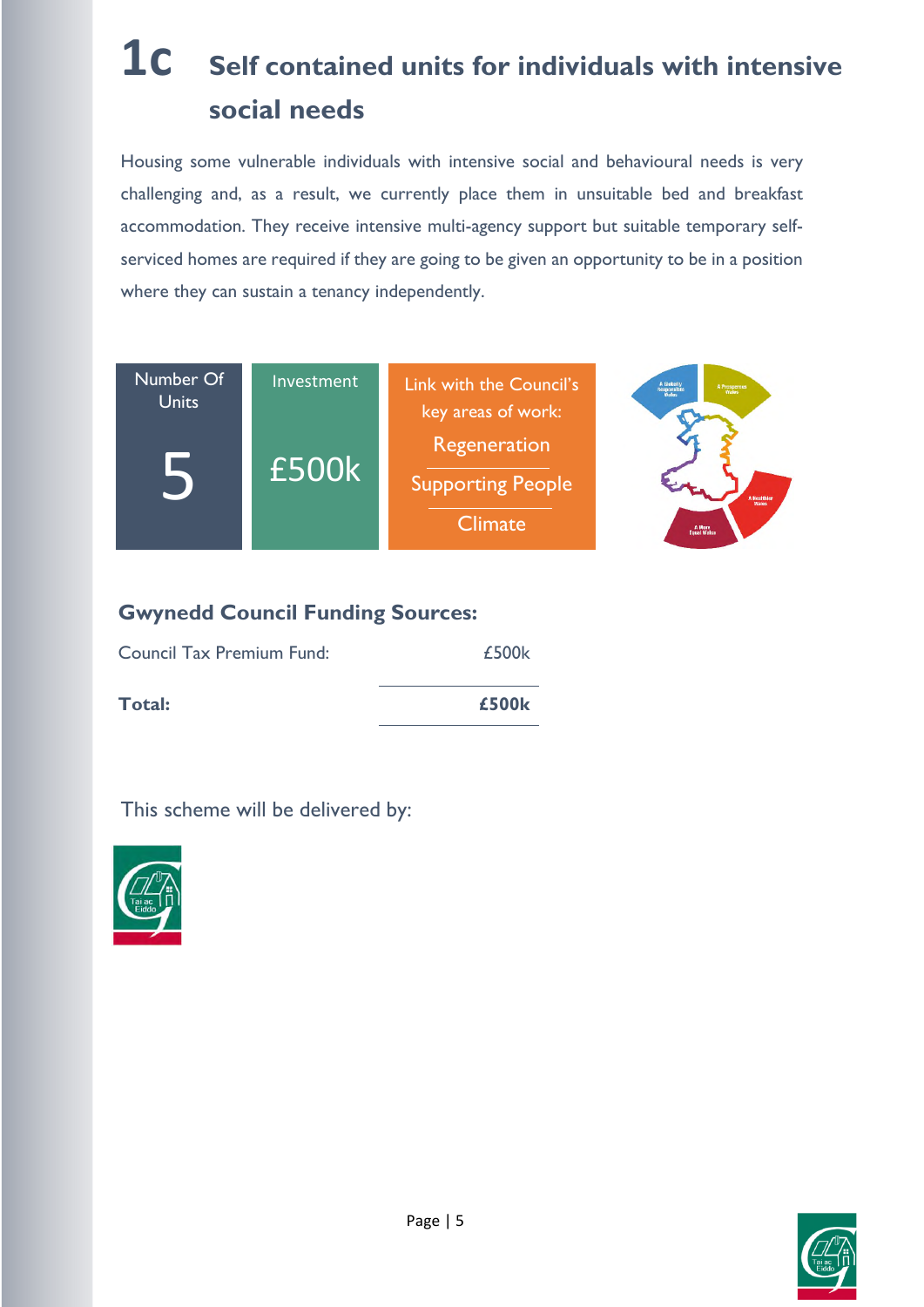## **1ch Support packages for private landlords**

Our ability to house homeless individuals relies on the support of the Housing Associations and private landlords. A support package for landlords is required if they are to be encouraged to offer a tenancy to local people who need housing rather than letting them for short term periods. The Government is currently trialling such a support package.



#### **Gwynedd Council Funding Sources:**

| Council Tax Premium Fund: | £600k |
|---------------------------|-------|
| Total:                    | £600k |



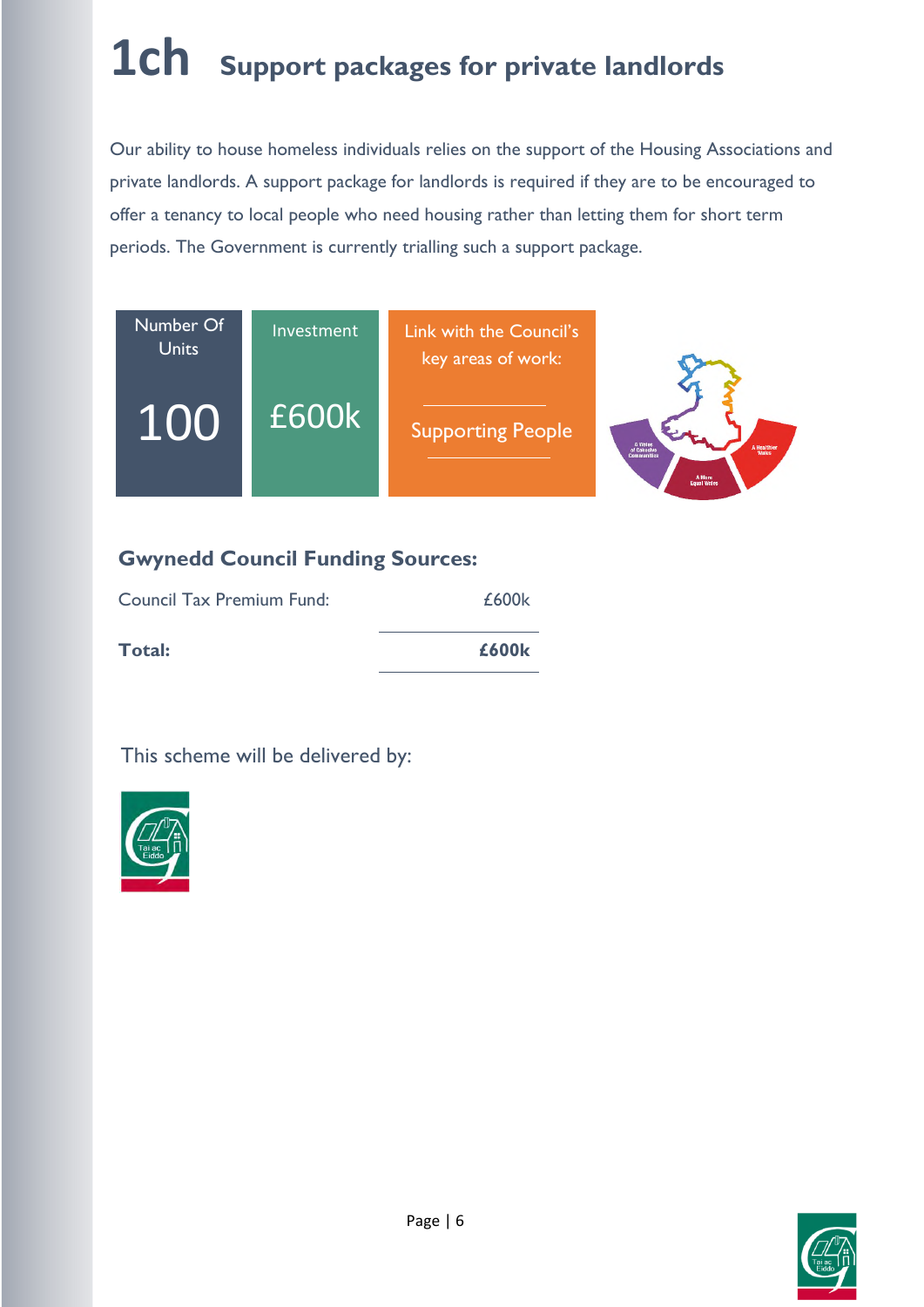## **1d Specialist mental health support**

Supporting tenants to remain in their homes is an essential part of our strategy to prevent homelessness. If we cannot prevent homelessness, then we will need to further increase our accommodation options and provide more homes and support, which is costly. The percentage of tenancies under threat due to mental health matters is increasing every year and there is a need to increase the expertise within the team to assist these vulnerable individuals to avoid losing their tenancy.

| Number of<br>individuals | Investment | Link with the Council's<br>key areas of work: |                                                                                        |  |
|--------------------------|------------|-----------------------------------------------|----------------------------------------------------------------------------------------|--|
| 200                      | £240k      | <b>Supporting People</b>                      | A Wales<br>of Cohasive<br>Communities<br>A Healthler<br>Wales<br>A More<br>Equal Wales |  |
| <b>Funding Source:</b>   |            |                                               |                                                                                        |  |

| Total:                       | £240k |
|------------------------------|-------|
| <b>Housing Suppoer Grant</b> | £240k |



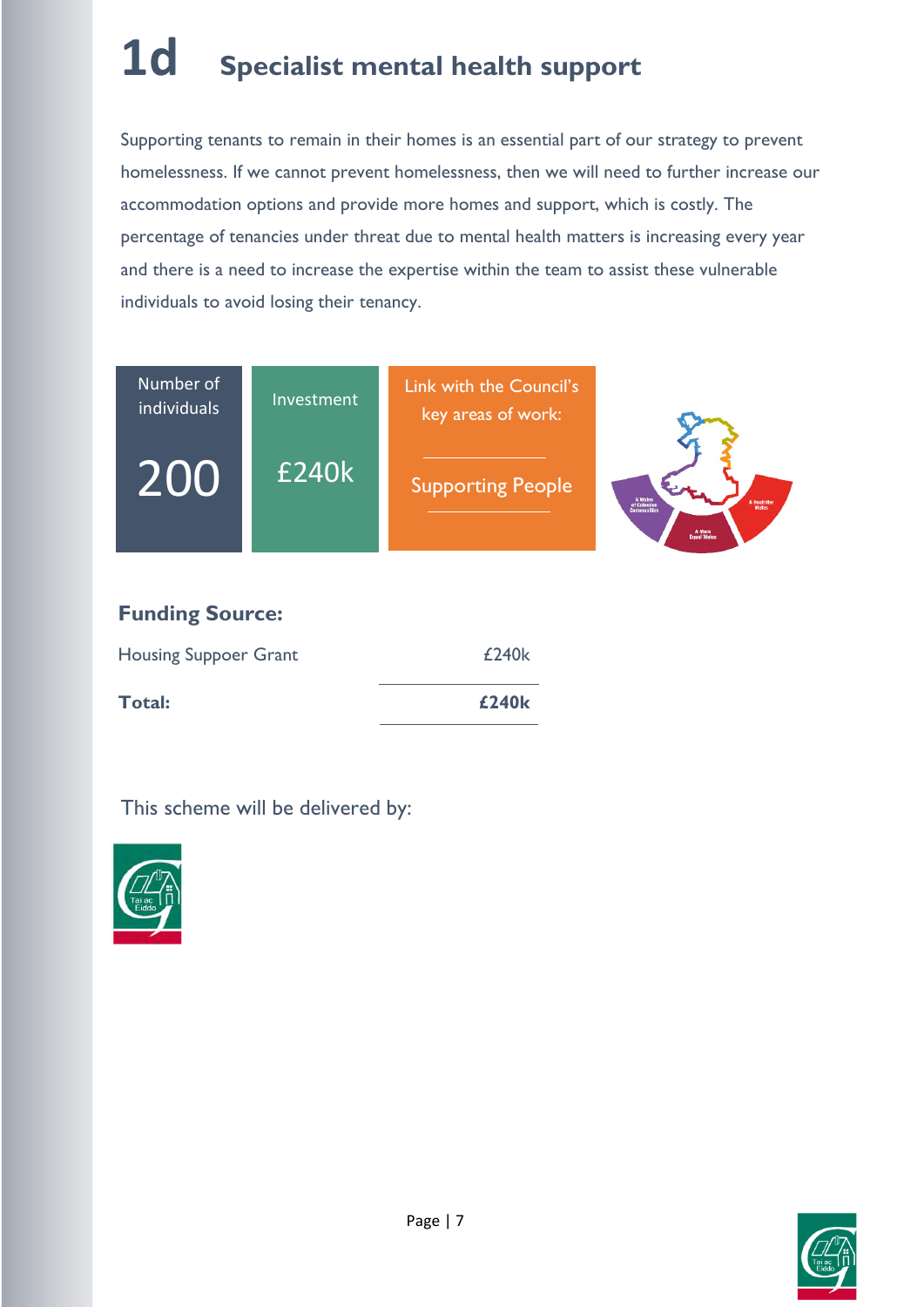## **1dd Accommodation and extra support in Arfon**

One additional supported housing provision to meet the higher need in the Arfon area.



#### **Gwynedd Council Funding Sources:**

| <b>Council Tax Premium Fund:</b> | £300k |
|----------------------------------|-------|
| Total:                           | £300k |



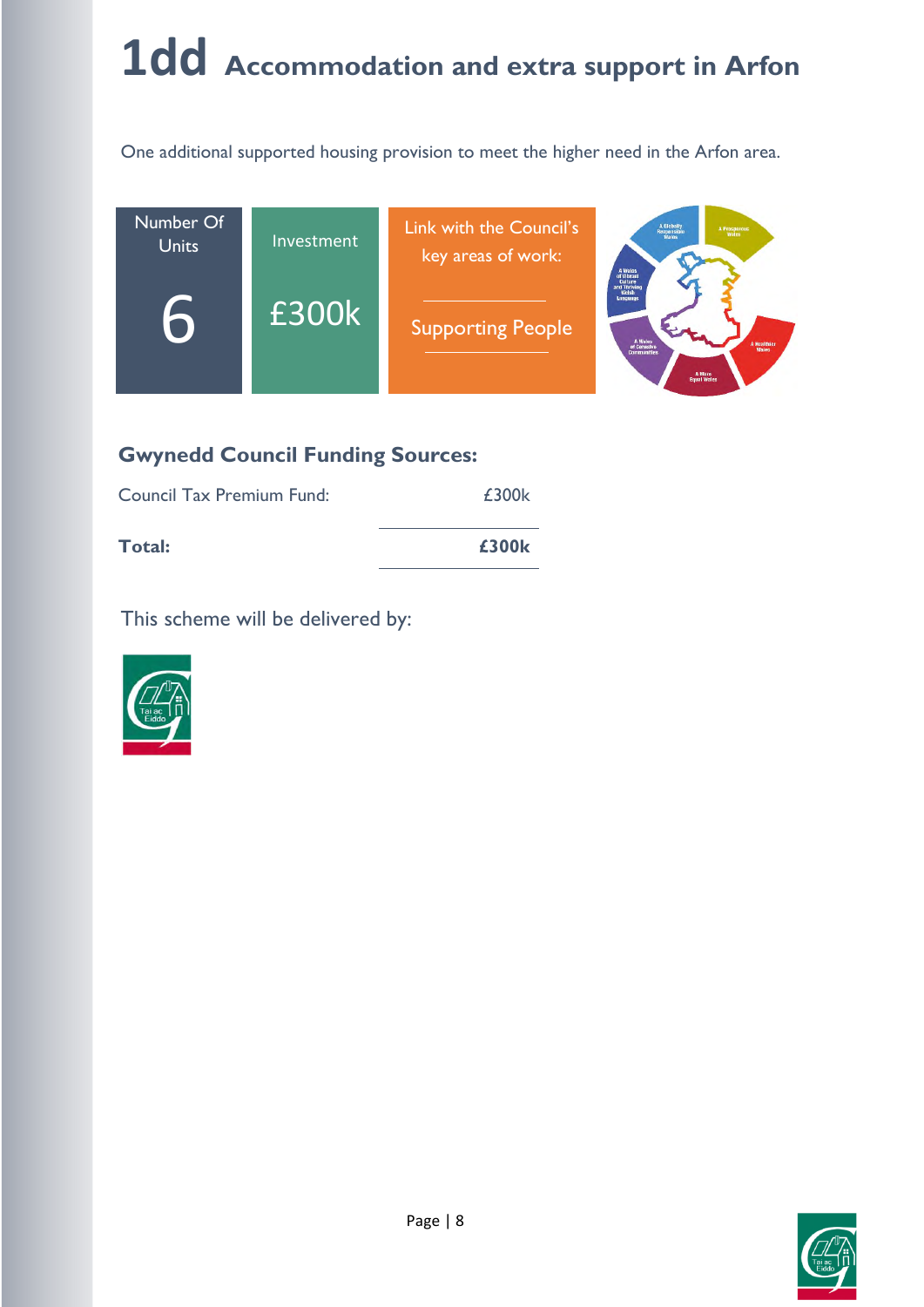### **2a Build more social housing than what can be funded through the social housing grant**

It is possible to speed up the social housing construction programme by funding the gap in individual business cases using our own funds rather than depending on the Social Housing Grant alone. We can realise this by a partnership with the Housing Associations or by constructing them ourselves. We will prioritise one and two bedroom units in order to respond to the demand on a County level.



#### **Gwynedd Council Funding Sources:**

| <b>Council Tax Premium Fund:</b> | £1.2m |
|----------------------------------|-------|

#### **Additional Funding Sources:**

| <b>Social Housing Grant</b> | £21.75m |
|-----------------------------|---------|
| Total:                      | £22.95m |



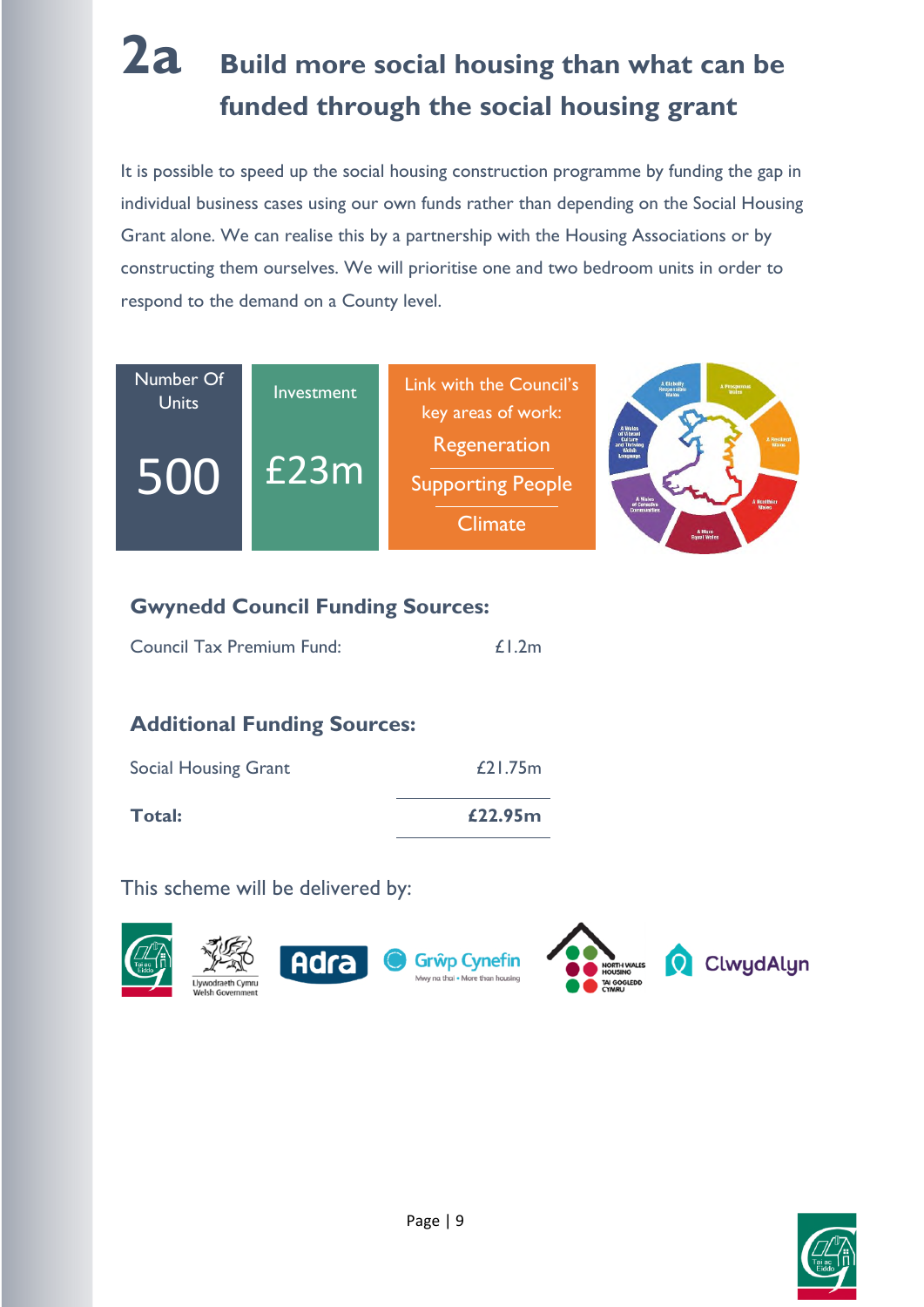## **2b Redevelop the Polish Care Home site in Penrhos**

Work in parternship with the owners (Clwyd Alyn Housing Association) to ensure that the Polish Care Home in Penrhos receives significant investment to re-develop the existing living units to high standard homes to local people. We will work with the local community to ensure that the offering on the site is based on the local need and we will be concentrating initially on the care accommodation needs rather than general housing.





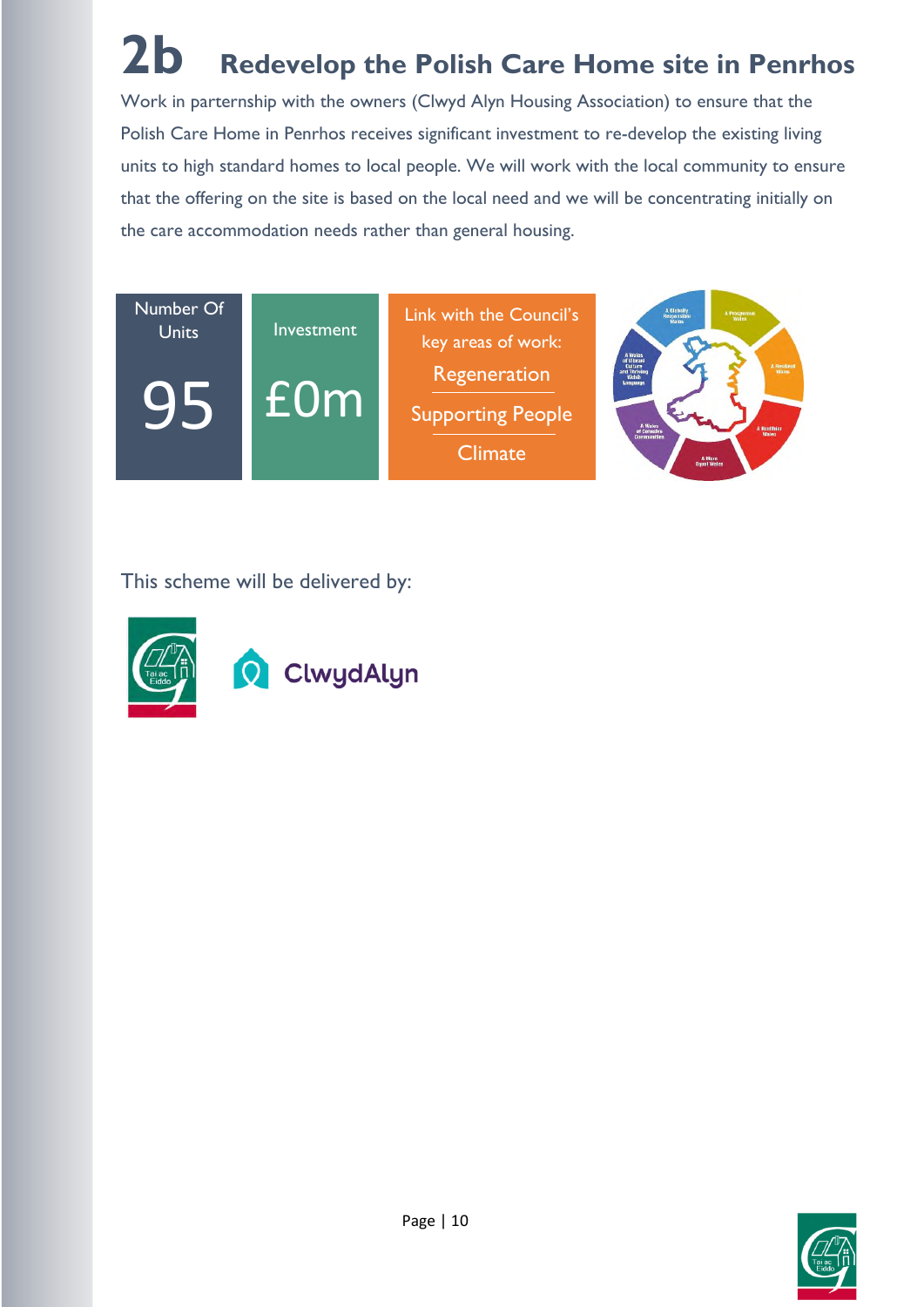### **2c Purchase of former social housing and renting them to Gwynedd residents**

Purchasing former 'Council houses' that are on sale would be a way of increasing the number of social housing available for rent by local people. It would be possible to focus on housing with a local person clause (or S106 agreement housing) in the first instance. We will need to ensure that the houses are of an acceptable standard and aim to reclaim our investment by means of rental income.



#### **Ffynhonnell Ariannol:**

| <b>Borrowing</b> | £10m |
|------------------|------|
| Total:           | £10m |



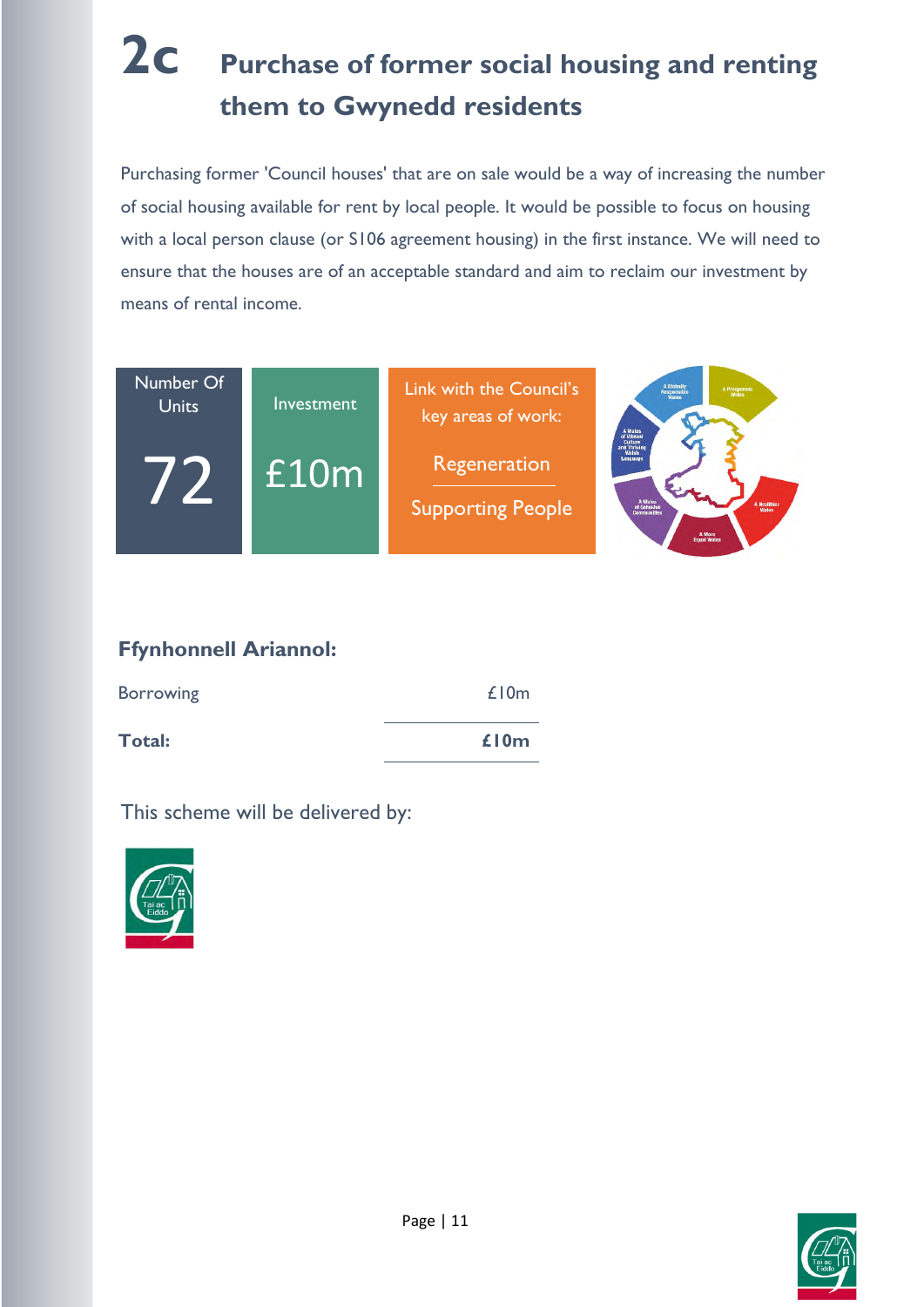### **3a Develop our own housing in order to increase the opportunities for Gwynedd residents to compete in the housing market.**

We know that one of the main challenges in the housing field is the inability of local people to purchase/rent their own homes in Gwynedd as they are too expensive. We will develop our own houses which will increase the housing stock in those communities where demand exists. We will consider a variety of tenure models in order to ensure that these houses are within the ability of local people to buy them. Initially, we will look at using sites in our ownership in Bala, Harlech, Bangor, Llanfachreth, Llanaelhaearn, Ffôr, Rhoshirwaun, Llanberis, Llanllechid and Barmouth. These houses will remain affordable in perpetuity.



#### **Gwynedd Council Funding Sources:**

| Total:                    | £3.8m |
|---------------------------|-------|
| Council Tax Premium Fund: | £3.8m |



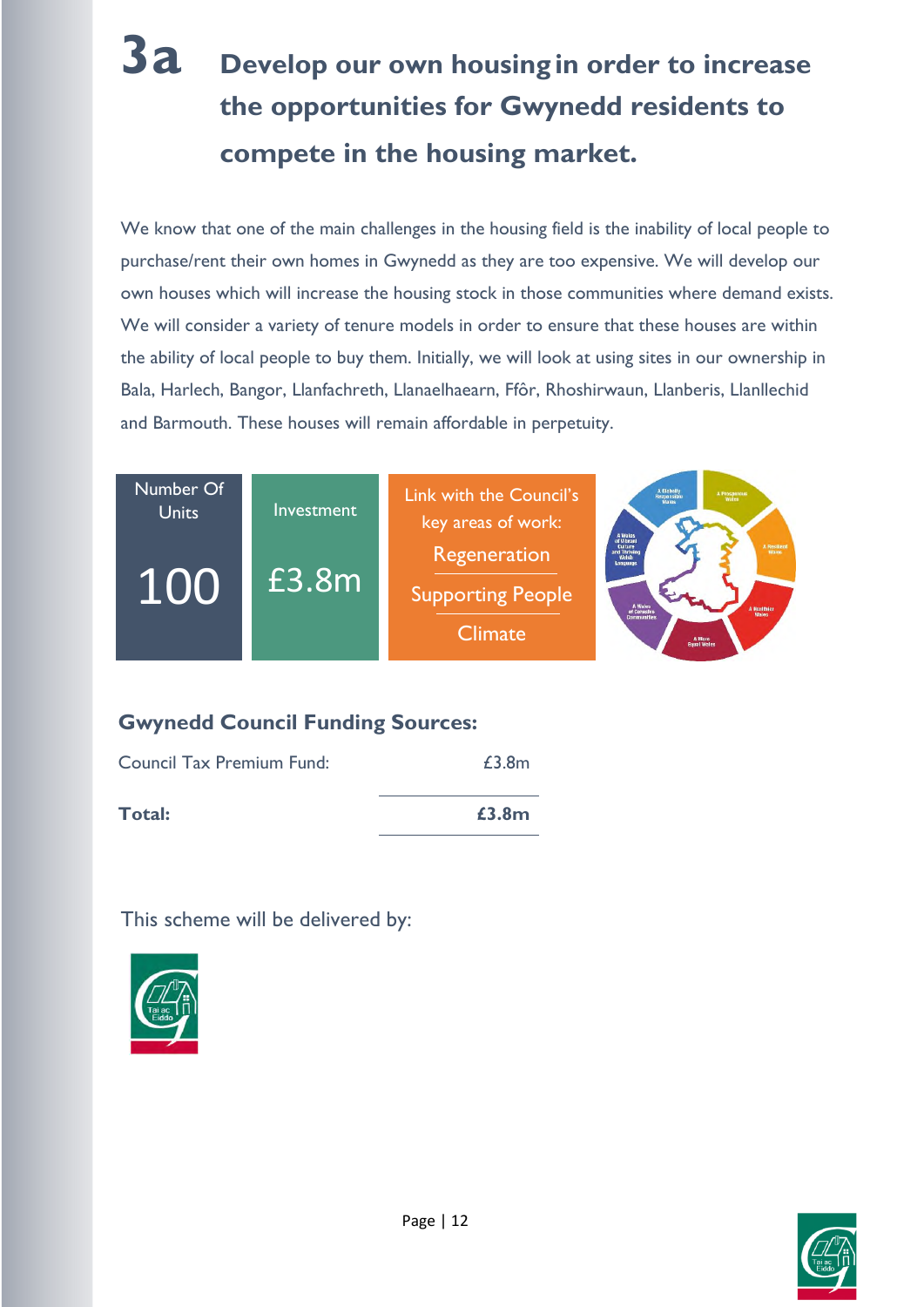# **3b Purchasing private housing**

The business case to purchase former Council houses is equally as applicable to other houses on the market. Gwynedd has a higher rate than the rest of Wales in terms of the number of vacant houses in our communities – 1200 at present. These are ready-made stock of houses that would be suitable to house local people and we can focus on these in the first instance. We will maximise our efforts in this field and consider purchasing houses of this type and let them to local people on an intermediate rent.



| <b>Borrowing</b> | £5.4m |
|------------------|-------|
| Total:           | £5.4m |



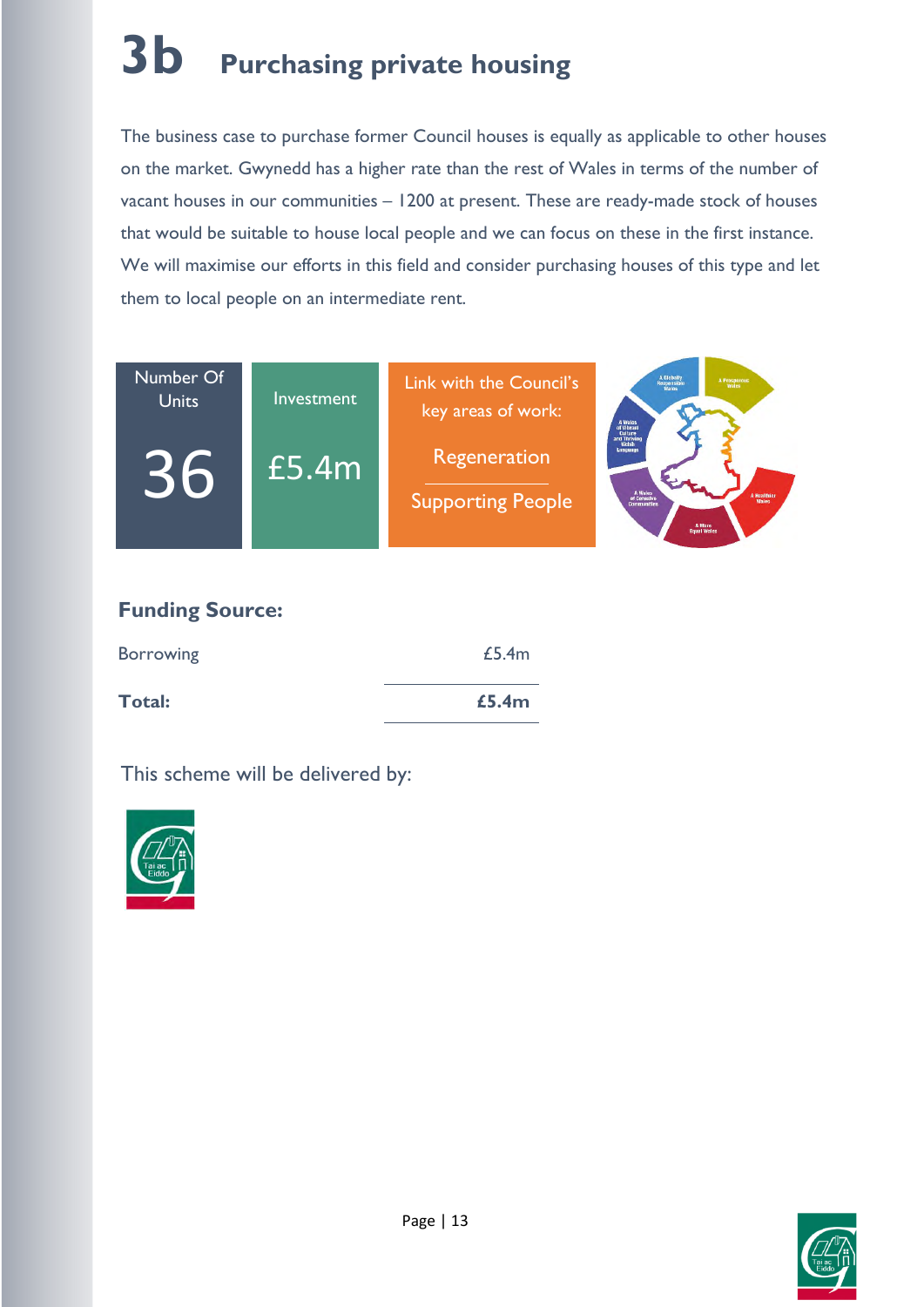### **3c Consult with communitieis to establish their housing needs**

Although we are aware that the demand for housing is higher than the affordable supply available in Gwynedd, further work is required to establish and quantify the exact need in all areas of the county. This will not prevent us from being able to commence our plans but as we proceed we will need to know in advance where exactly the need for different types of homes is and continue to keep this information up-to-date in order to support our efforts in this field.



#### **Gwynedd Council Funding Sources:**

| <b>Council Tax Premium Fund:</b> | £150k |
|----------------------------------|-------|
| Total:                           | £150k |



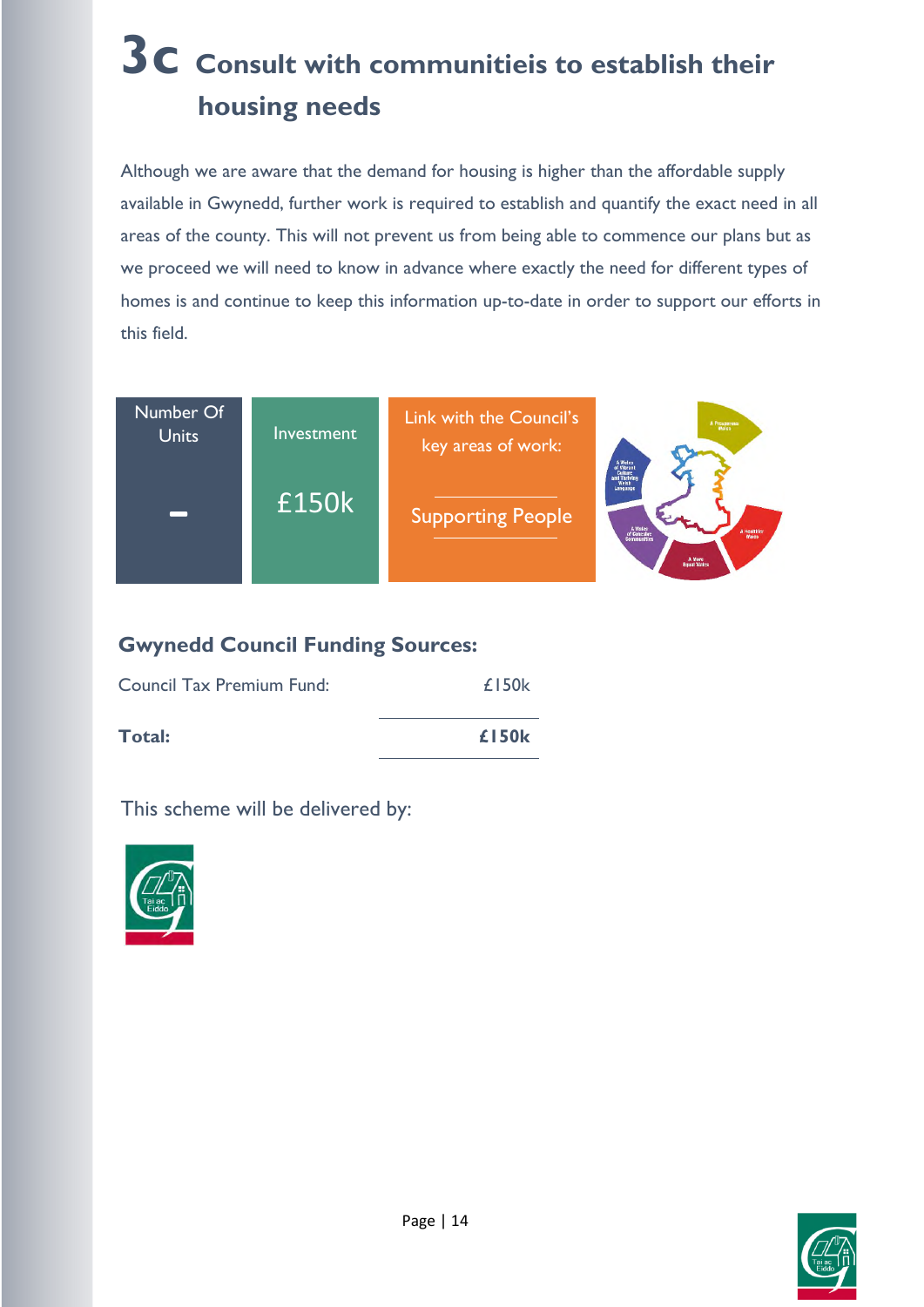## **3ch Refusing applications to remove a local person condition on former 'Council houses'.**

Historically, the Council in some cases has agreed to remove the local person condition imposed on sales under the Right to Buy scheme within the National Park and the AONB. We have room to consider being more challenging with such applications and to adhere to the original purpose of such clauses.





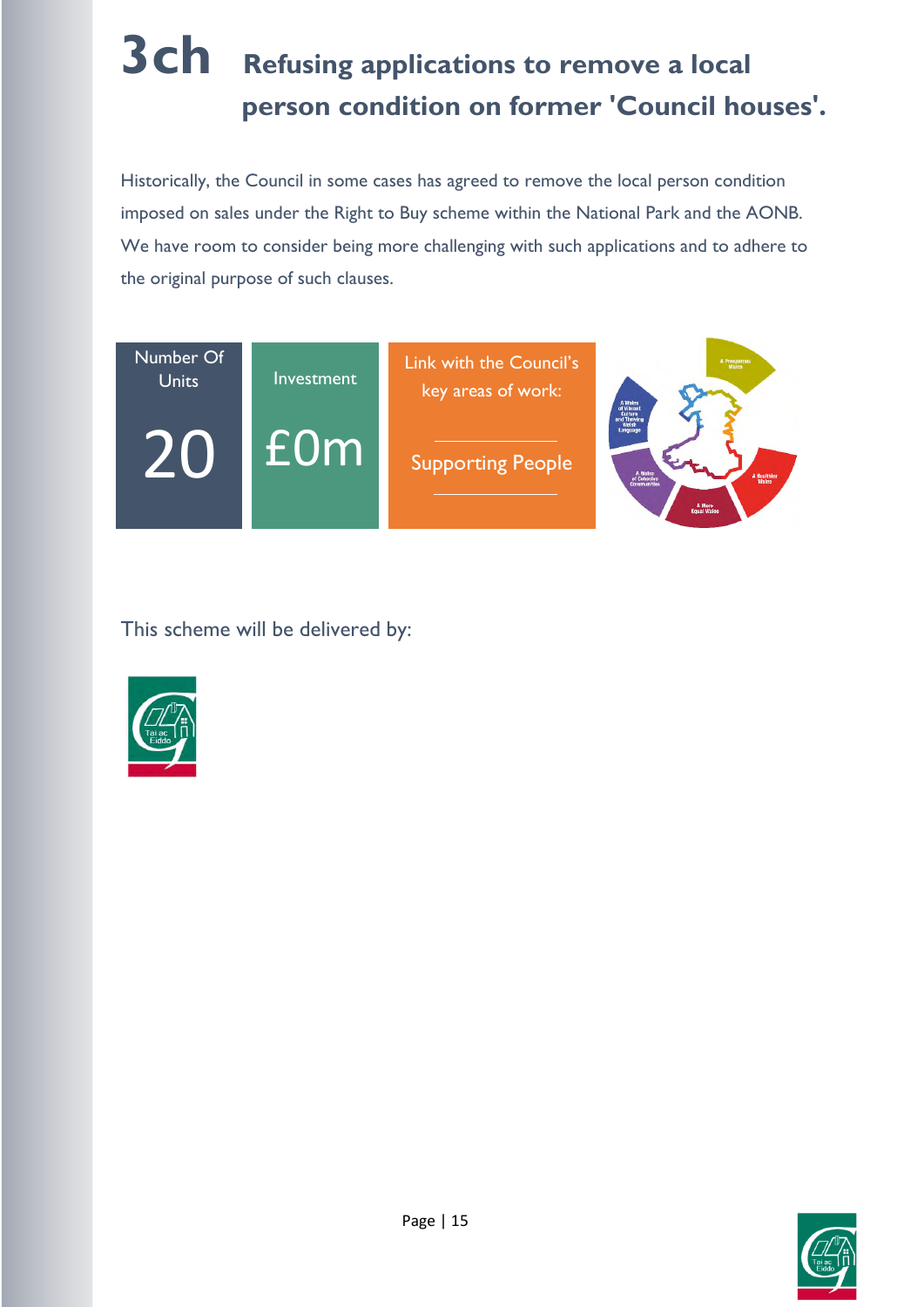## **3d Self-build plots**

Take advantage of Welsh Government's scheme to prepare sites for housing developments through the 'self-build' model. Assist local individuals to go through the self-build process. We will trial the scheme on a site in Llanrug to learn how beneficial this scheme is. It may be suitable for another site in Llanfachreth as well.



#### **Gwynedd Council Funding Sources:**

| Council Tax Premium Fund: | £30k             |
|---------------------------|------------------|
| Total:                    | £30 <sub>k</sub> |



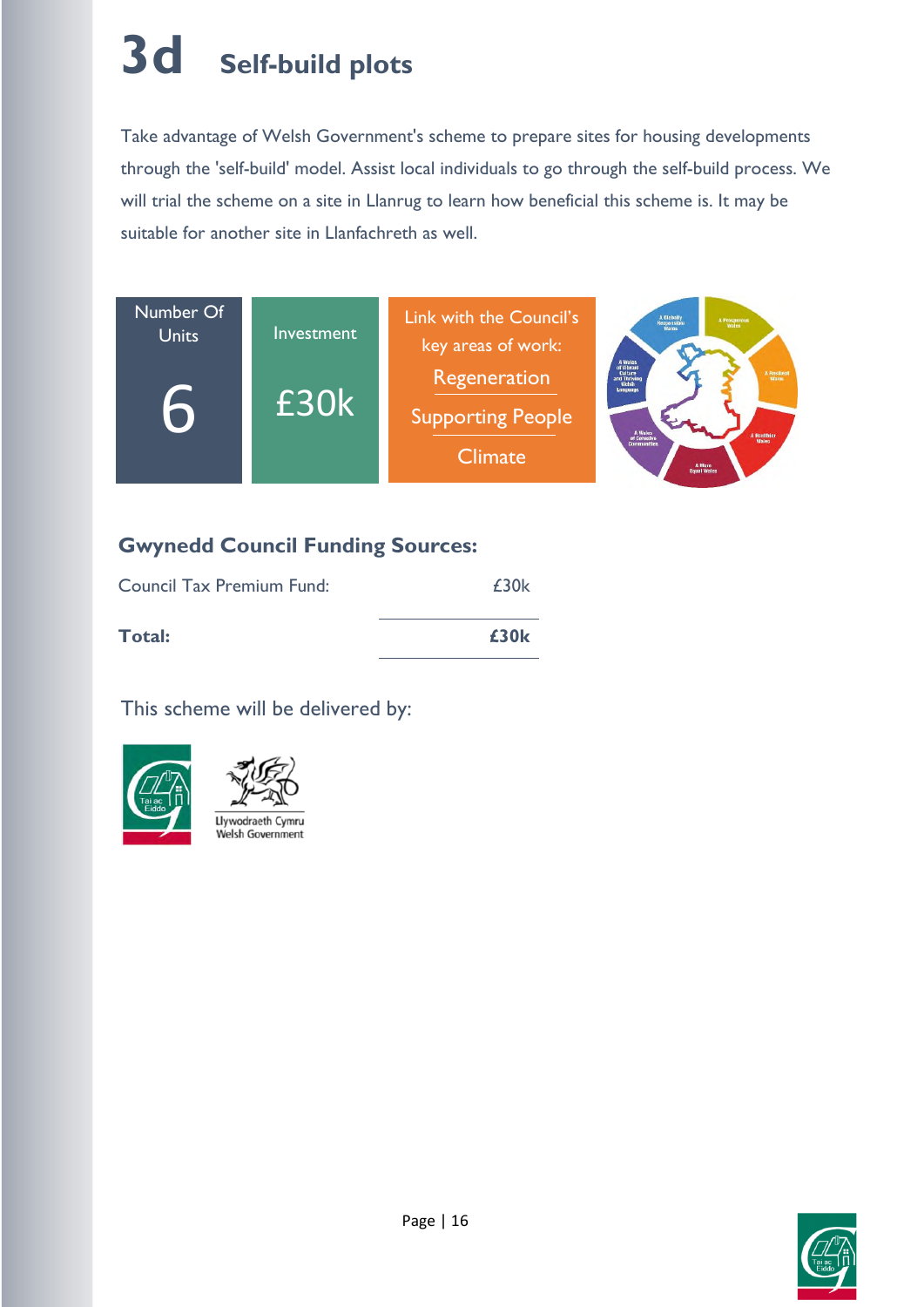## **3dd First Time Buyers' Grants to renovate empty houses**

Grants to help first time buyers to renovate empty houses to an acceptable living standard. We will extend this scheme which has helped approximately 70 first time buyers over the past two years, and therefore have brought empty houses back into use.



#### **Gwynedd Council Funding Sources:**

| <b>Council Tax Premium Fund:</b> | f4m |
|----------------------------------|-----|
| Total:                           | £4m |



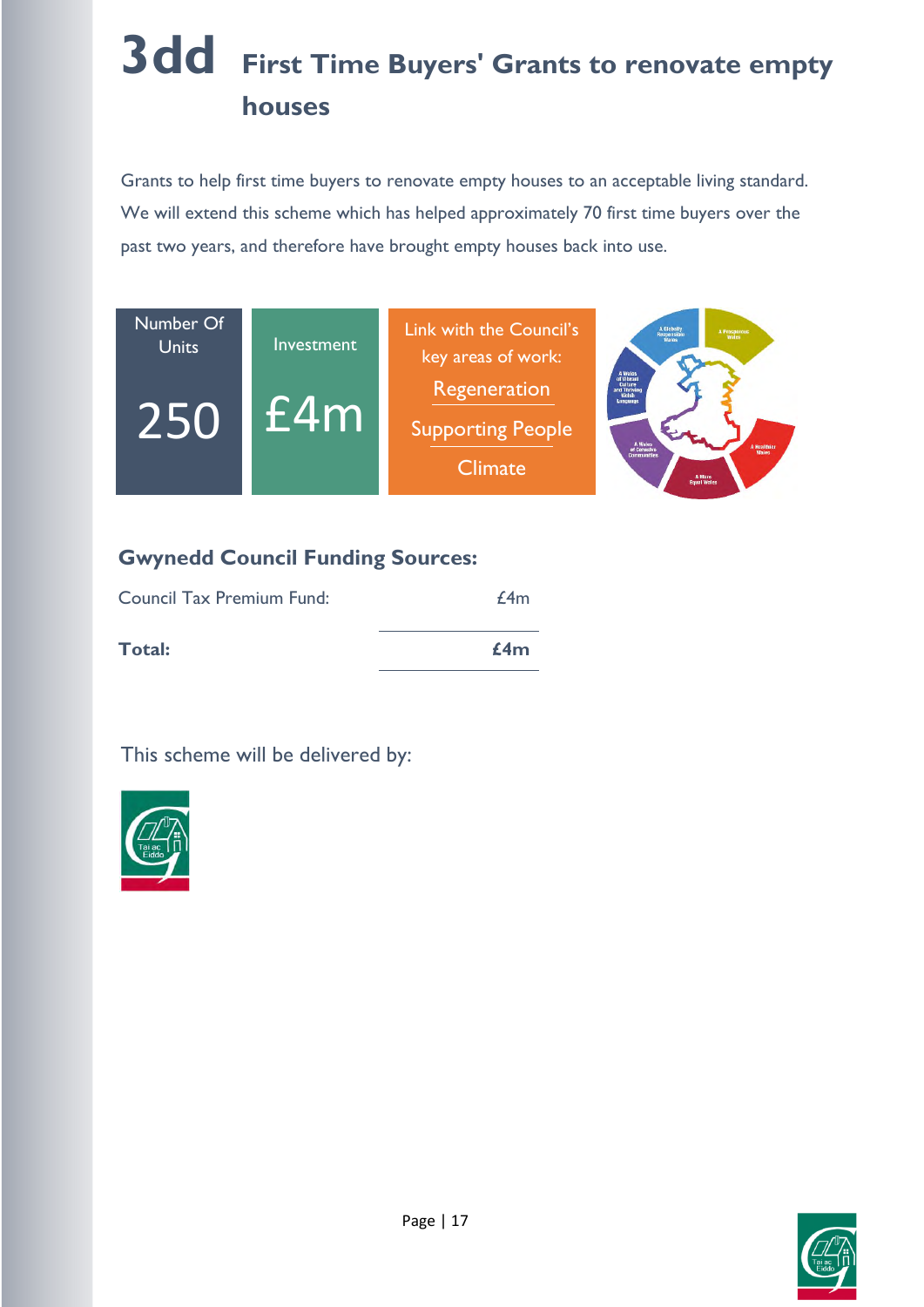## **3e Council Tax Exemption on empty houses for first time buyers**

Extend the exemption period for paying Council tax on empty houses (main or sole house), giving first time buyers an additional year to complete essential restoration work before the house may be occupied, including cases where the exemption period has already been claimed by the former owners.



#### **Gwynedd Council Funding Sources:**

| Total: | £200k |
|--------|-------|



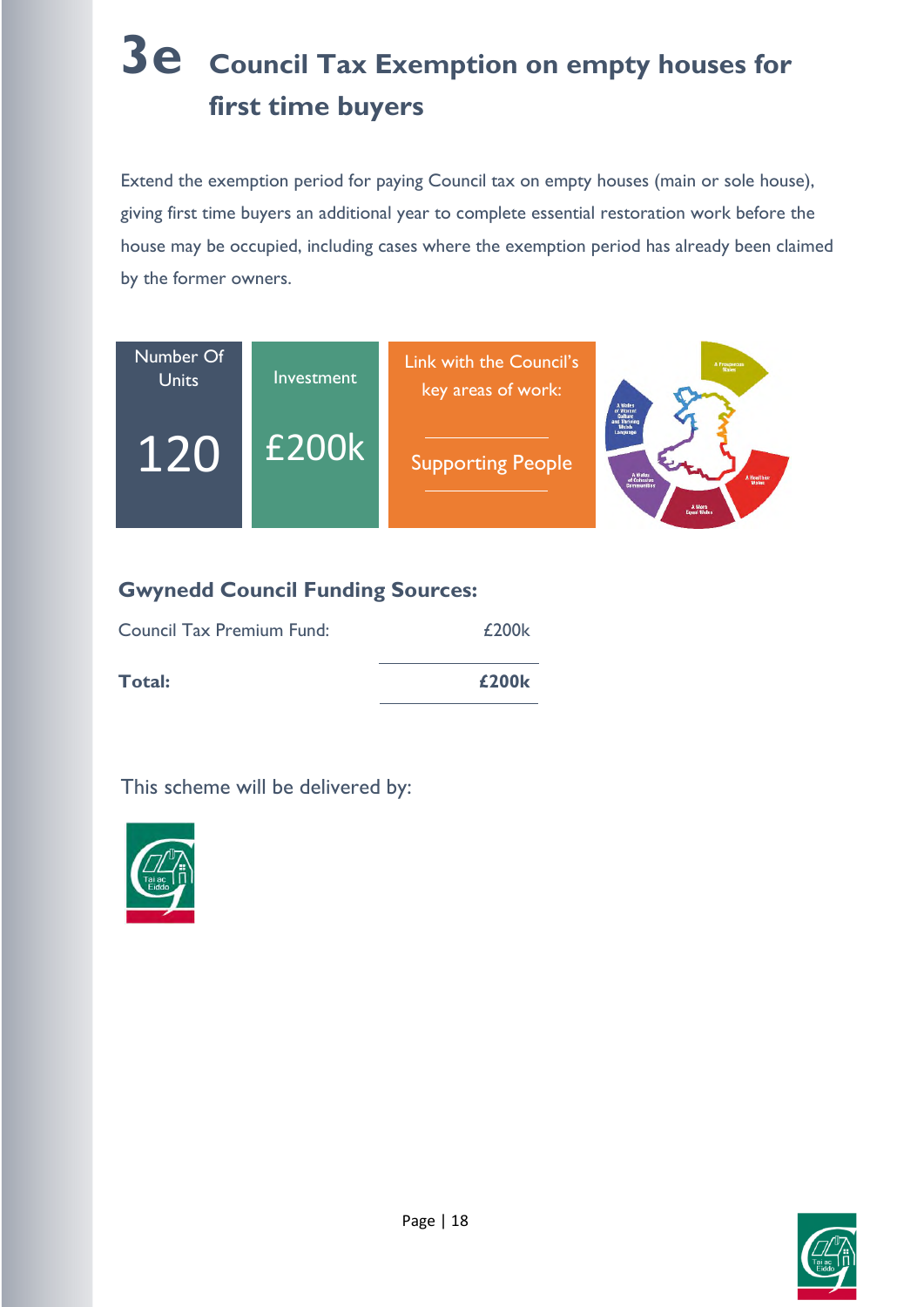## **3f Homebuy scheme**

Extending the extremely popular pilot scheme which lends up to 20% of the house value up to £30,000 towards a mortgage deposit for first time buyers. The Council has a recycling fund that has already been operating on a small scale in this field. We can also use the same principle to contribute towards funding any element of the purchase, not just the deposit. The Council will safeguard its investment against the house either by recovering later on, or retaining an element of the ownership forever.



#### **Gwynedd Council Funding Sources:**

| Council Tax Premium Fund: | £3m |
|---------------------------|-----|
| Total:                    | £3m |



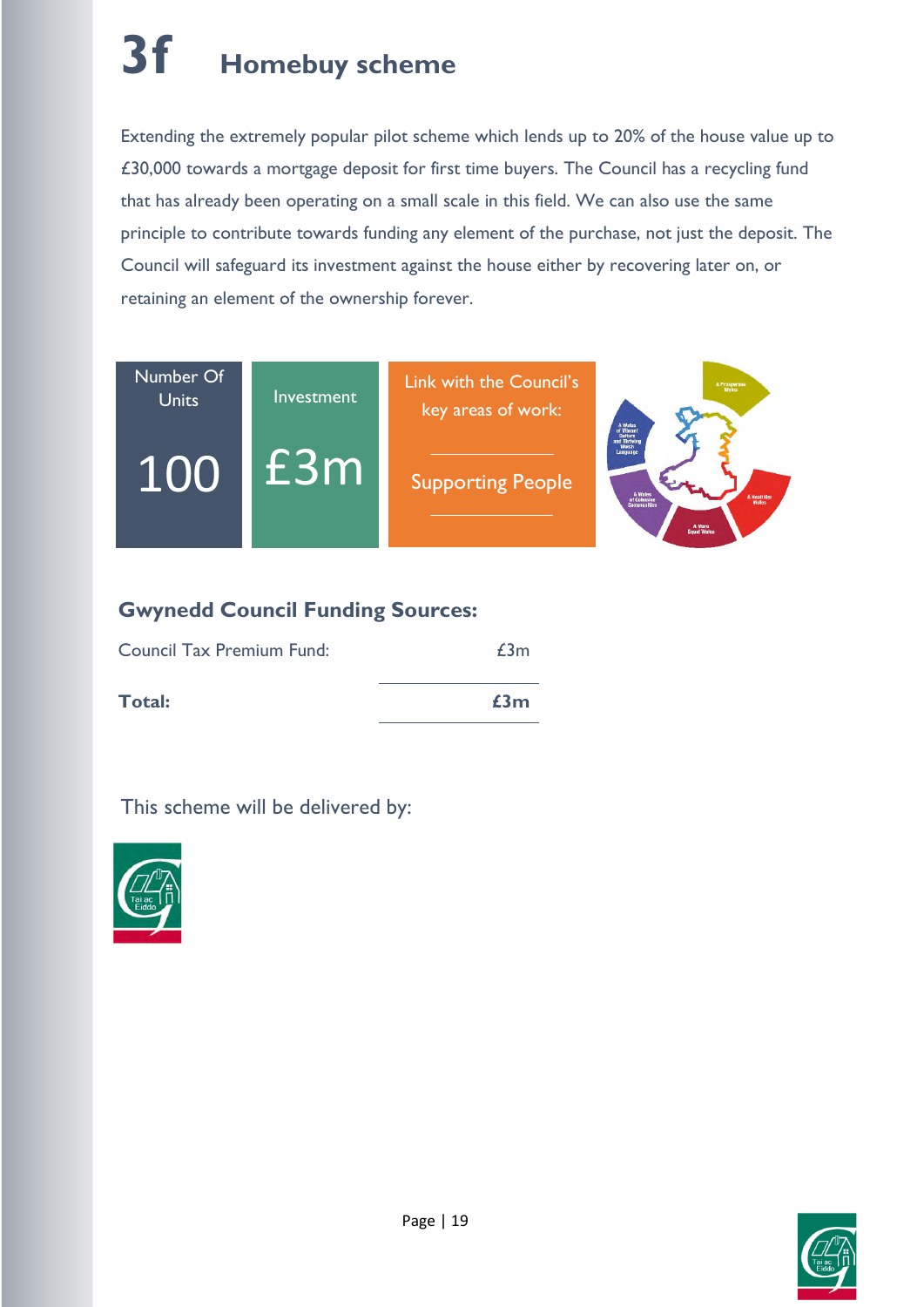### **3ff Finding and purchasing land for building in the future**

We already own some development sites, which will enable us to make a start on our plans in some areas where the need from local residents is clear. However, if we are to continue after that, we will need to be prepared to respond quickly to purchasing building land when the opportunity arises in the right places. We will also need to ensure that the land is suitable and mature for development in order to be able to act quickly when opportunities arise.



#### **Gwynedd Council Funding Sources:**

| Total:                    | f1.2m |
|---------------------------|-------|
| Council Tax Premium Fund: | £1.2m |



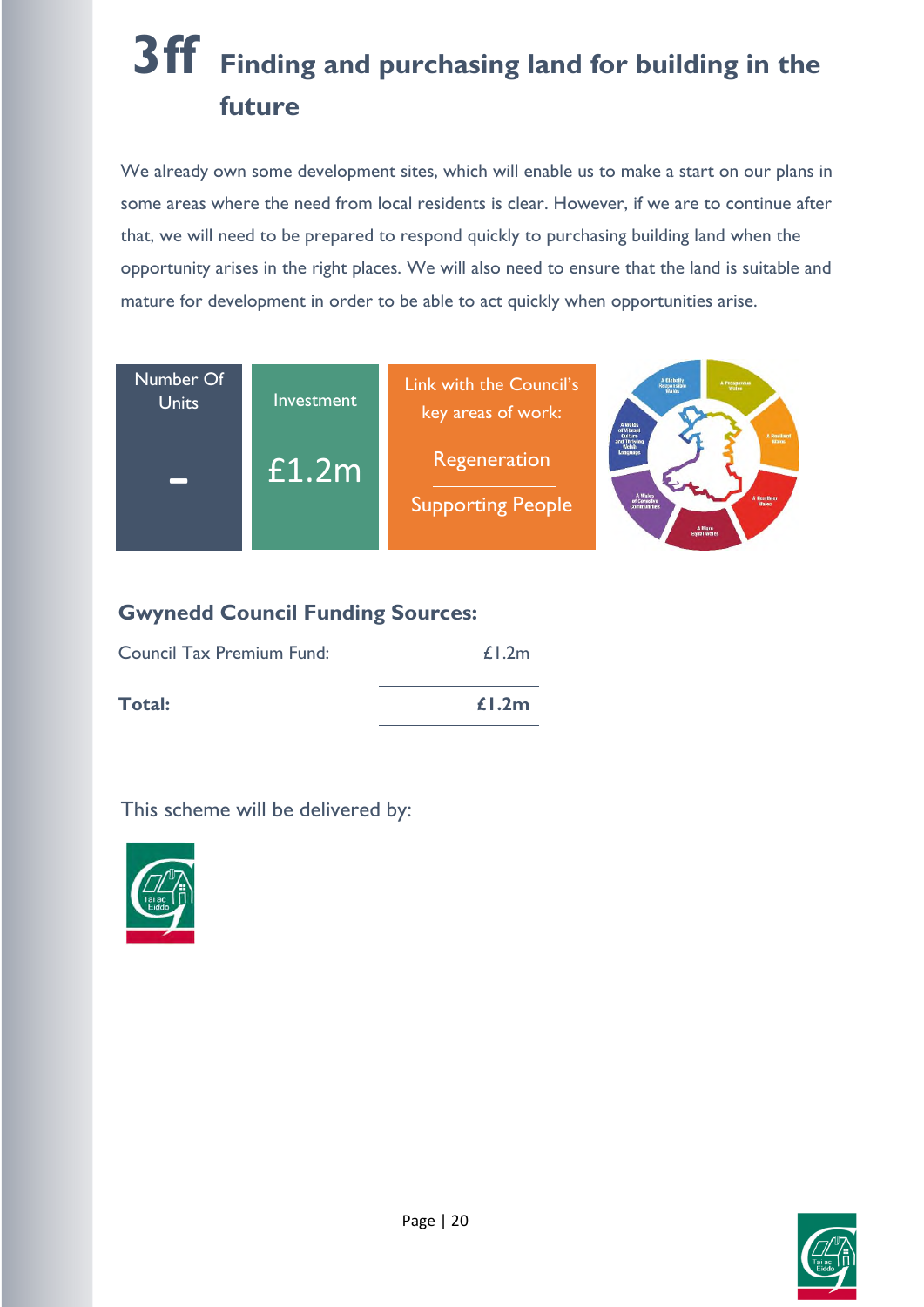### **3g Residential element in community regeneration schemes**

Increasing opportunities are emerging to be able to house people within their own communities by using part of the space in community regeneration schemes. We will take advantage of this and contribute towards such plans in order to create opportunities to let properties on intermediate rent within communities.



#### **Gwynedd Council Funding Sources:**

| Council Tax Premium Fund: | £600k |
|---------------------------|-------|
| Total:                    | £600k |



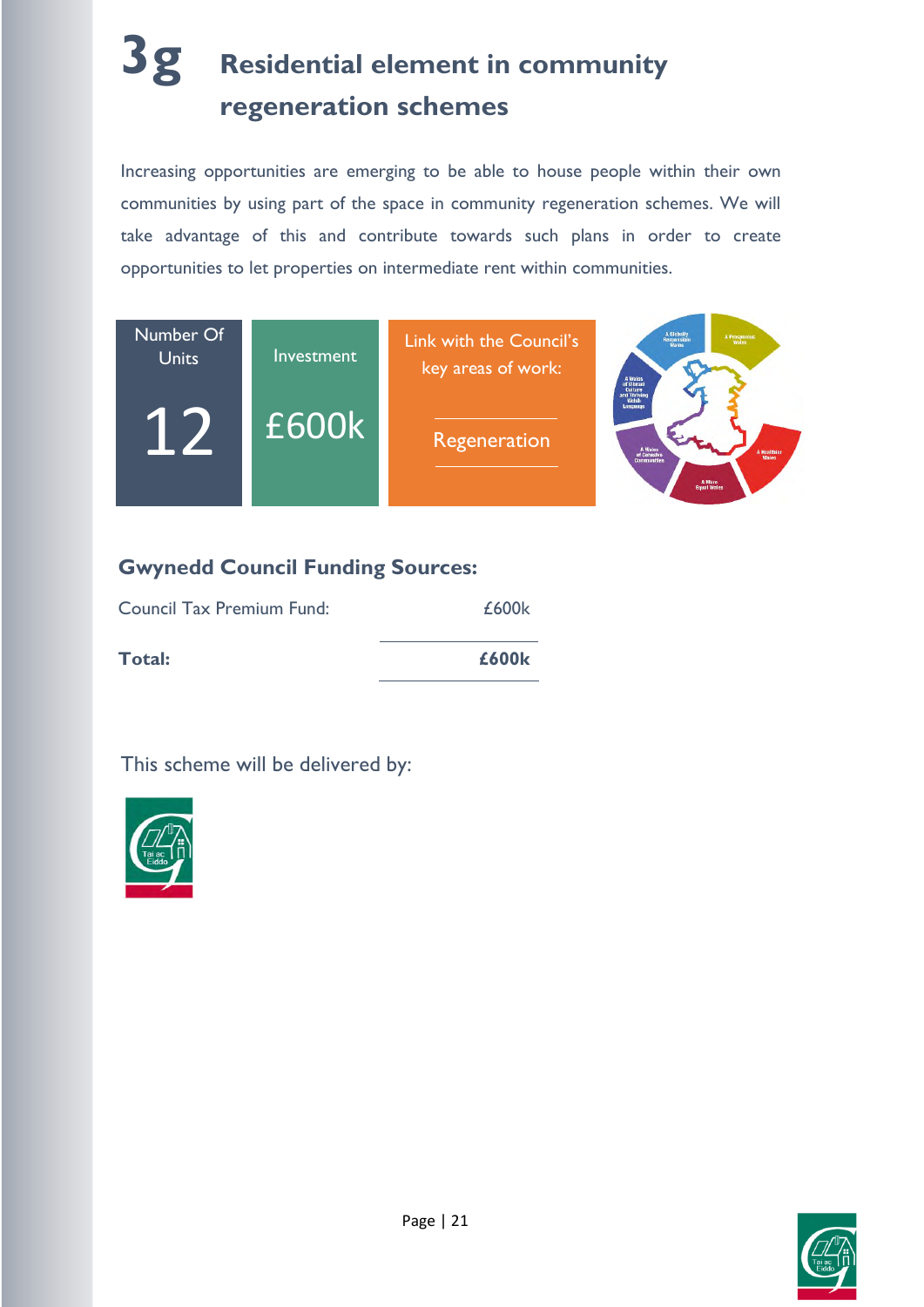### **3ng Offering support to owners who wish to let or sell their houses to local people.**

From time to time, we receive applications from individuals who wish to sell or let their houses to local people rather than sell on the open market. We will offer a service that will be available in such a situation where we could help the sellers to identify a local person in need of a house and offer a selling service on their behalf if they so wish. We could also lease the houses to use them to home homeless individuals.





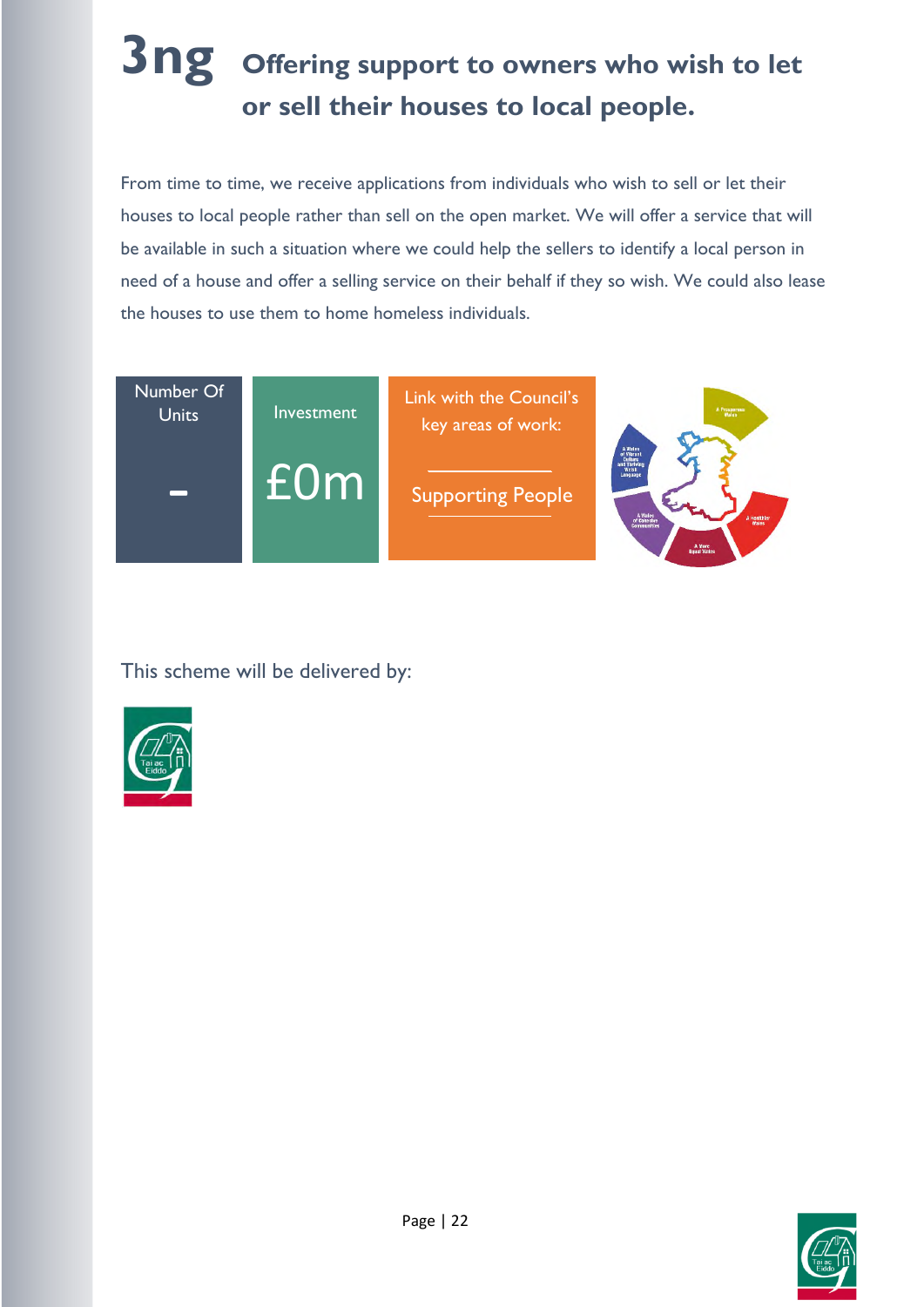### **4a Set up a new Energy Conservation service for home-owners in order to contribute towards our aspiration to address the climate crisis.**

Establishing a new service to respond to the host of applications from community groups asking for support to deliver renewable energy schemes and to improve the ability of Gwynedd residents to avoid fuel poverty. At present, our communities are missing out on opportunities to deliver schemes due to the lack of technical expertise and the need for support to draw up business cases. The service will be available to advise, help with business cases and grant applications and to run energy conservation projects. Direct the fees paid by the users of our energy procurement frameworks towards creating a fund to operate in this field.

| Number Of<br>Investment<br><b>Units</b> | Link with the Council's<br>key areas of work:<br>Regeneration | A Globally<br>Responsible<br>Wales<br>A Prosperous<br>A Wates<br>of Vibrant<br>Culture<br>and Thriving<br>Welsh<br>Language |                                                                                             |
|-----------------------------------------|---------------------------------------------------------------|-----------------------------------------------------------------------------------------------------------------------------|---------------------------------------------------------------------------------------------|
|                                         | E500k                                                         | <b>Supporting People</b><br><b>Climate</b>                                                                                  | A Wales<br>of Cohusiye<br>A Healthi<br>Wales<br><b>Communities</b><br>A More<br>Equal Wales |

#### **Gwynedd Council Funding Sources:**

| Total:                    | £500k |
|---------------------------|-------|
|                           |       |
| Council Tax Premium Fund: | £500k |



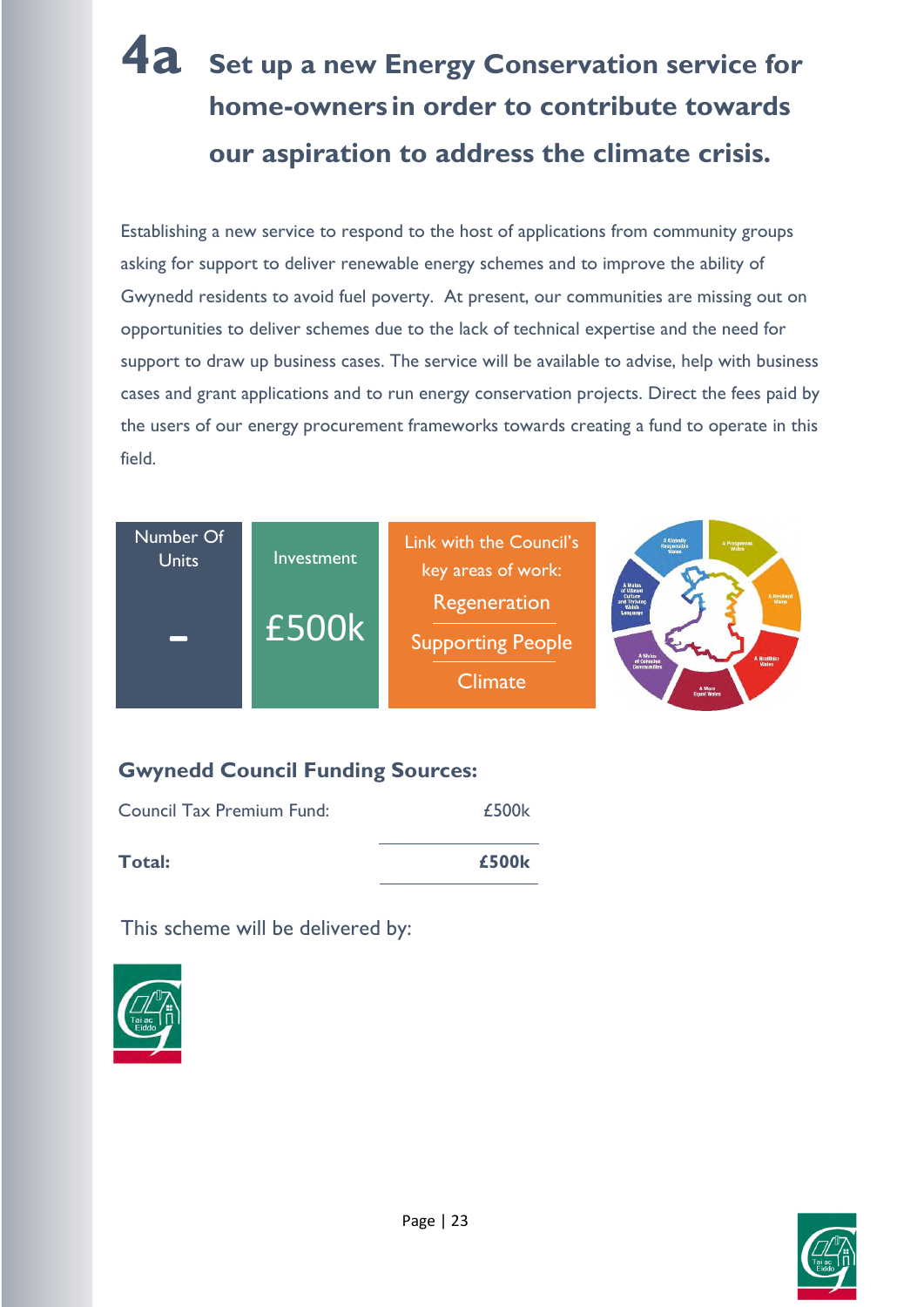# **4b Innovative Housing Pilot Scheme**

We will construct four pods for the homeless from Passivhaus technology, meaning that energy consumption will be extremely low. This is a Gwynedd scheme that is now being used across the country.



#### **Gwynedd Council Funding Sources:**

| <b>Total:</b>                      | £600k |
|------------------------------------|-------|
| <b>Welsh Government</b>            | £300k |
| <b>Additional Funding Sources:</b> |       |
| Council Tax Premium Fund:          | £300k |





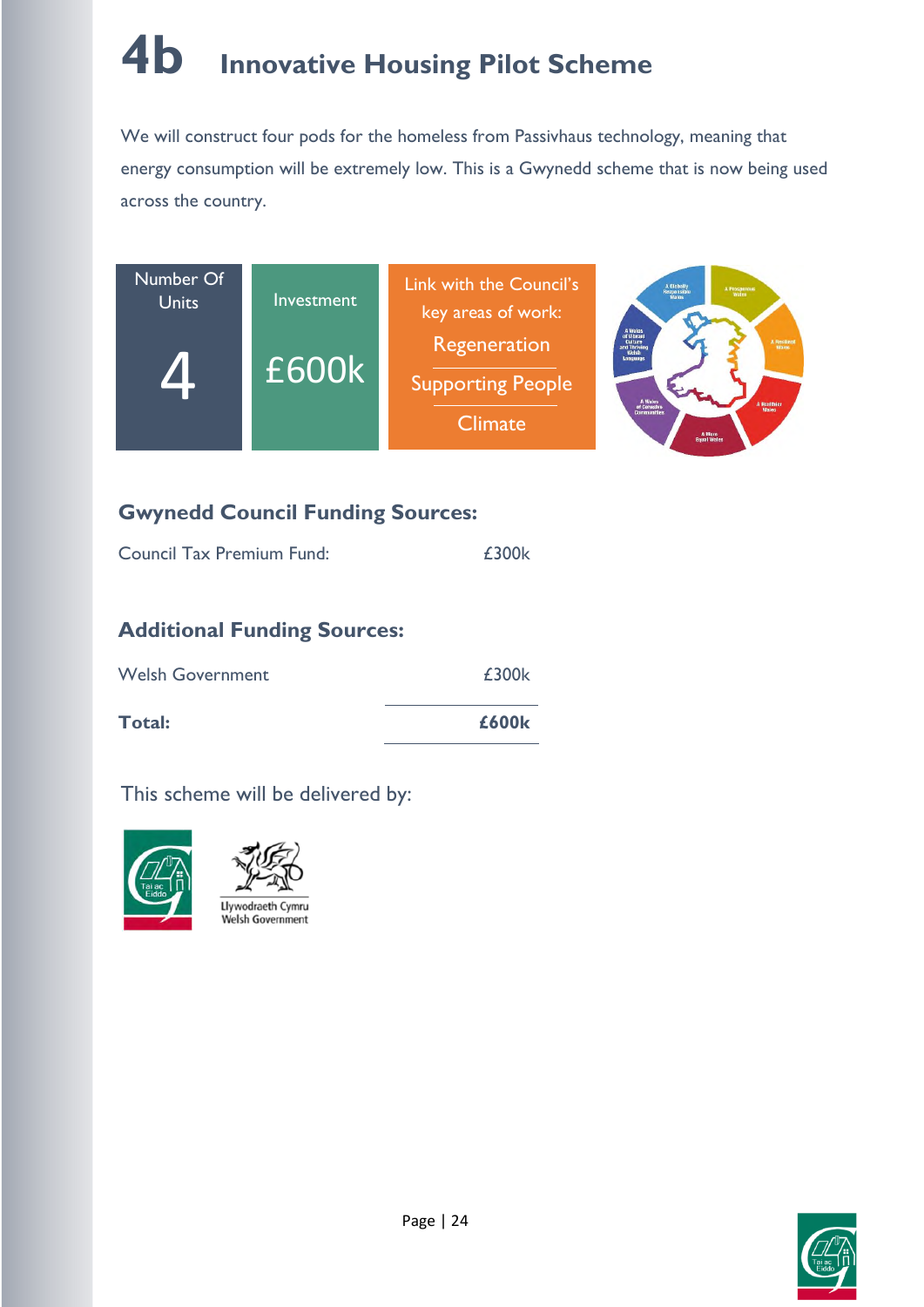### **4c Funding the financial deficit in business cases for innovative housing**

Currently, the costs of innovative housing continue to be approximately 20% higher than traditional building methods, leading to financially inviable business cases. If we are able to experiment with such methods and learn lessons for future development, we will make a financial contribution to business cases in order to ensure that we can use more environmentally friendly techniques. This will not be possible in every case and worthy cases will need to be selected.



#### **Gwynedd Council Funding Sources:**

| Council Tax Premium Fund: | £1.2m |
|---------------------------|-------|
| Total:                    | f1.2m |



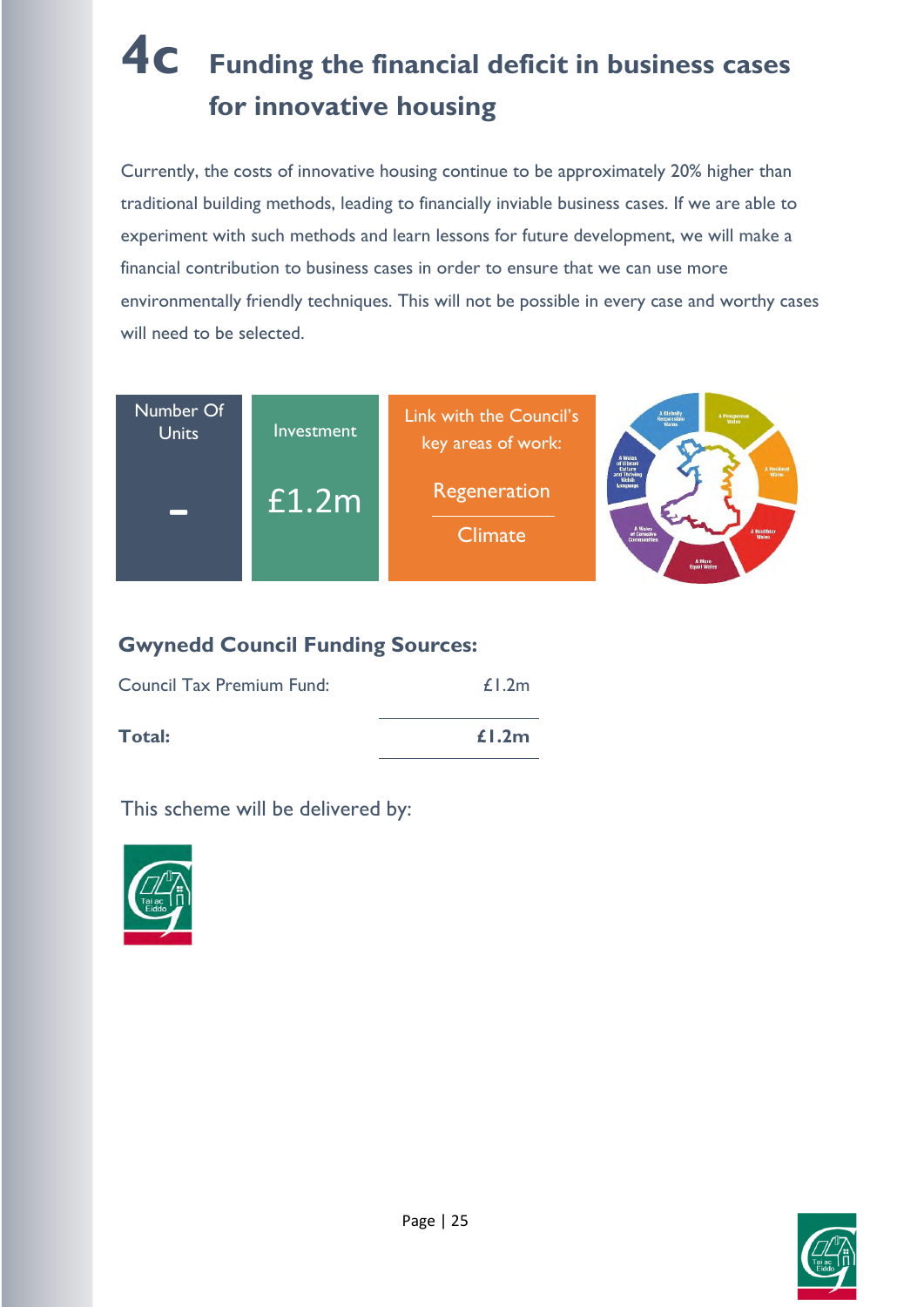## **5a Supported housing – youth**

As part of the responsibility of a Corporate Parent, there is a current shortage in the number of homes available to offer to young people who leave our care at 18 years old. There is also a shortage the number of 'supported housing' units to home young people who need support from the Council to live independently. We will develop two houses that will be suitable to meet this need in the county, by attempting to convert them into four purposeful units with support facilities as well.



#### **Gwynedd Council Funding Sources:**

| Total:                    | £500k |
|---------------------------|-------|
| Council Tax Premium Fund: | £500k |



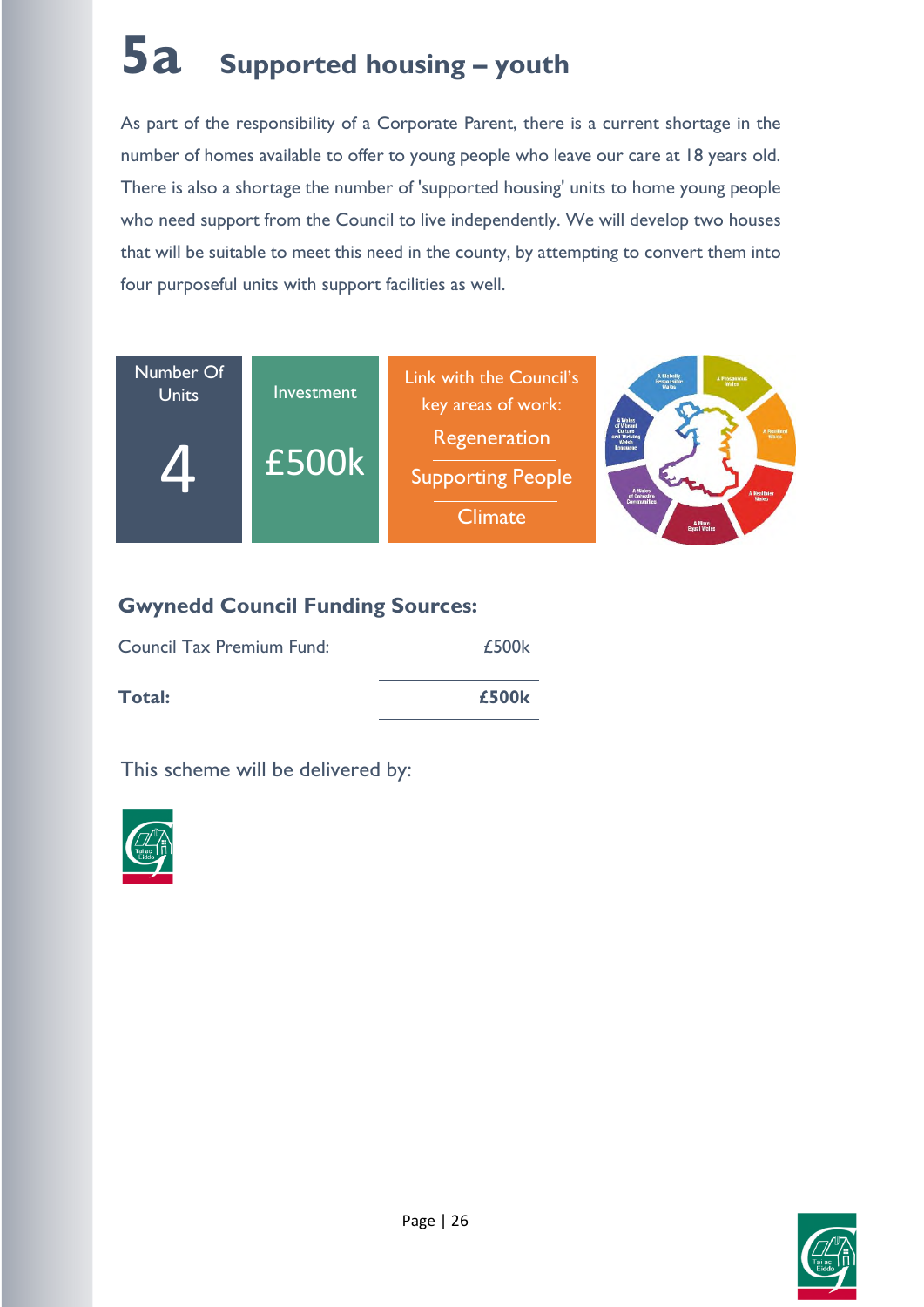# **5b Extra care housing for the elderly**

Delivering an extra care housing scheme in Pwllheli as well as two other similar schemes in the mid and south of the county, providing up to 72 living units. We can achieve these internally or in partnership with a housing association similarly to what happens in Pwllheli.



#### **Gwynedd Council Funding Sources:**

| Sub-total:                    | £3m   |
|-------------------------------|-------|
| Council Tax Premium Fund:     | £2.5m |
| <b>Asset Management Plan:</b> | £0.5m |

#### **Additional Funding Sources:**

| <b>Private Funding</b> | £10m |
|------------------------|------|
| Sub-total:             | £10m |
| <b>Total</b>           | £13m |



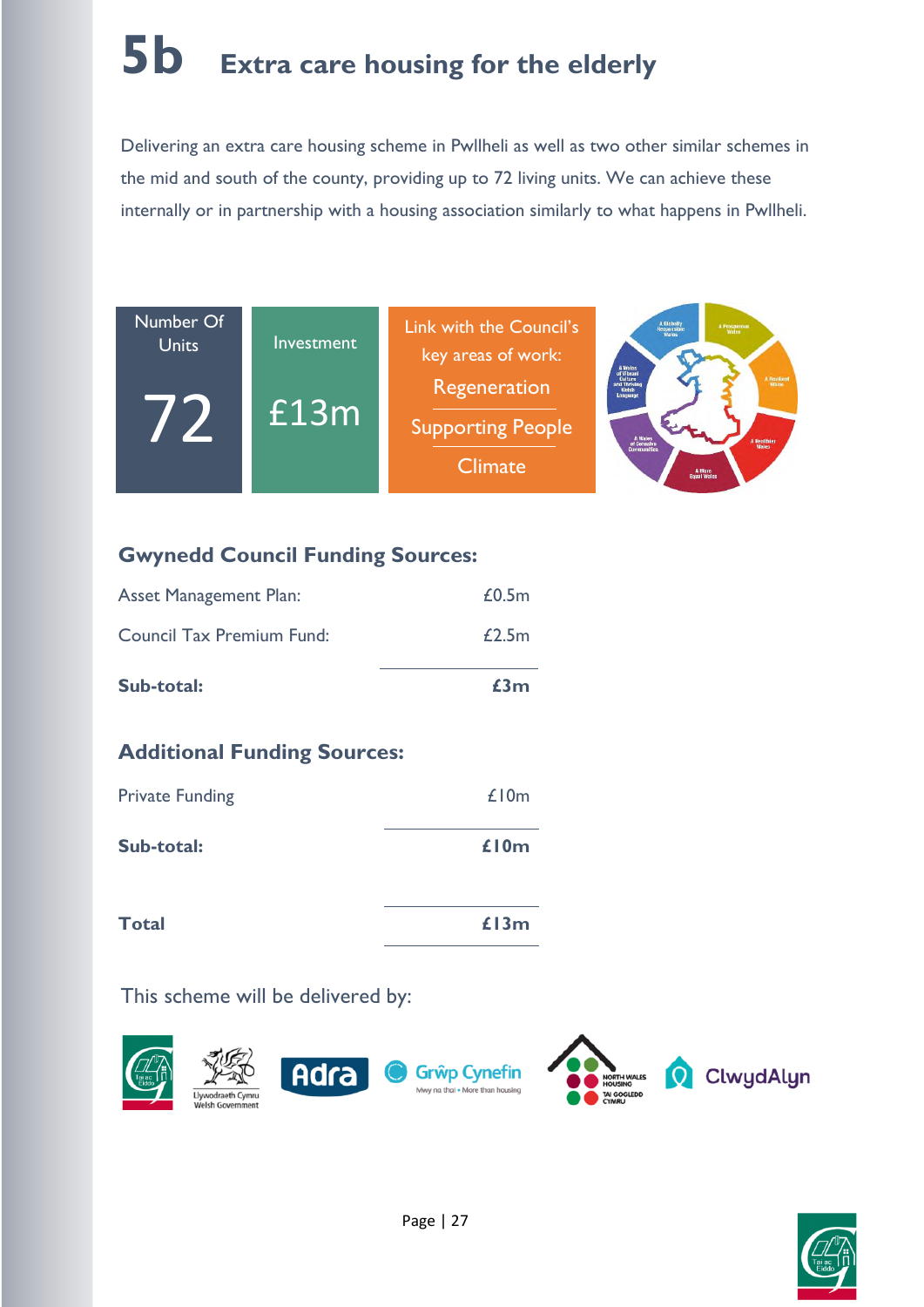## **5c Penygroes Health Hub**

The Council has already included this scheme in our Corporate Assets Strategy. This is an advanced scheme to provide an integrated health and care hub with the opportunity of using the development as a catalyst for community and economic regeneration at the same time. It will develop collaboration and integration between the local community, the third sector and statutory bodies to make the best use of resources in order to deliver what matters to the community. The scheme would include the provision of approximately 17 houses for older people and individuals with specific requirements as well as a new care facility at Plas Gwilym, which will offer approximately 11 additional bedrooms to what is currently available.



#### **Gwynedd Council Funding Sources:**

| <b>Asset Management Plan:</b> | £3.5m |
|-------------------------------|-------|
| Is-gyfanswm:                  | £3.5m |

#### **Additional Funding Sources:**

| Total:                 | £20m   |
|------------------------|--------|
| <b>Private Funding</b> | £16.5m |



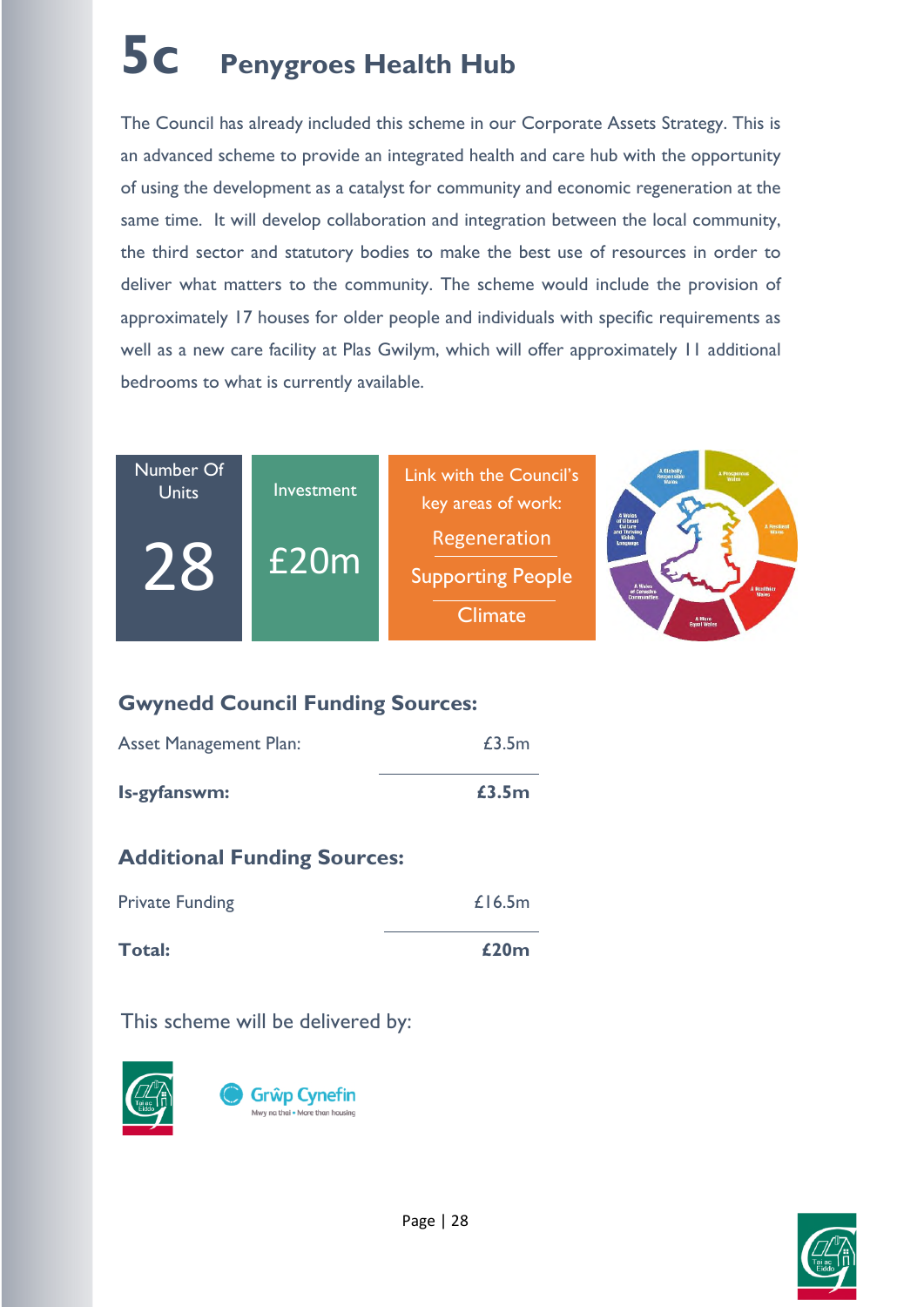## **5ch Supported Housing – adults with profound needs**

Currently there are up to 30 adults with profound needs living in unsuitable placements across the county. The Adults Department could better support these individuals by purchasing up to 15 houses and recovering the investment through rented income and housing benefits. We will allocate an additional resource to modify the houses for the requirements of the users.



#### **Gwynedd Council Funding Sources:**

| Total:                    | £400k |
|---------------------------|-------|
| Council Tax Premium Fund: | £400k |



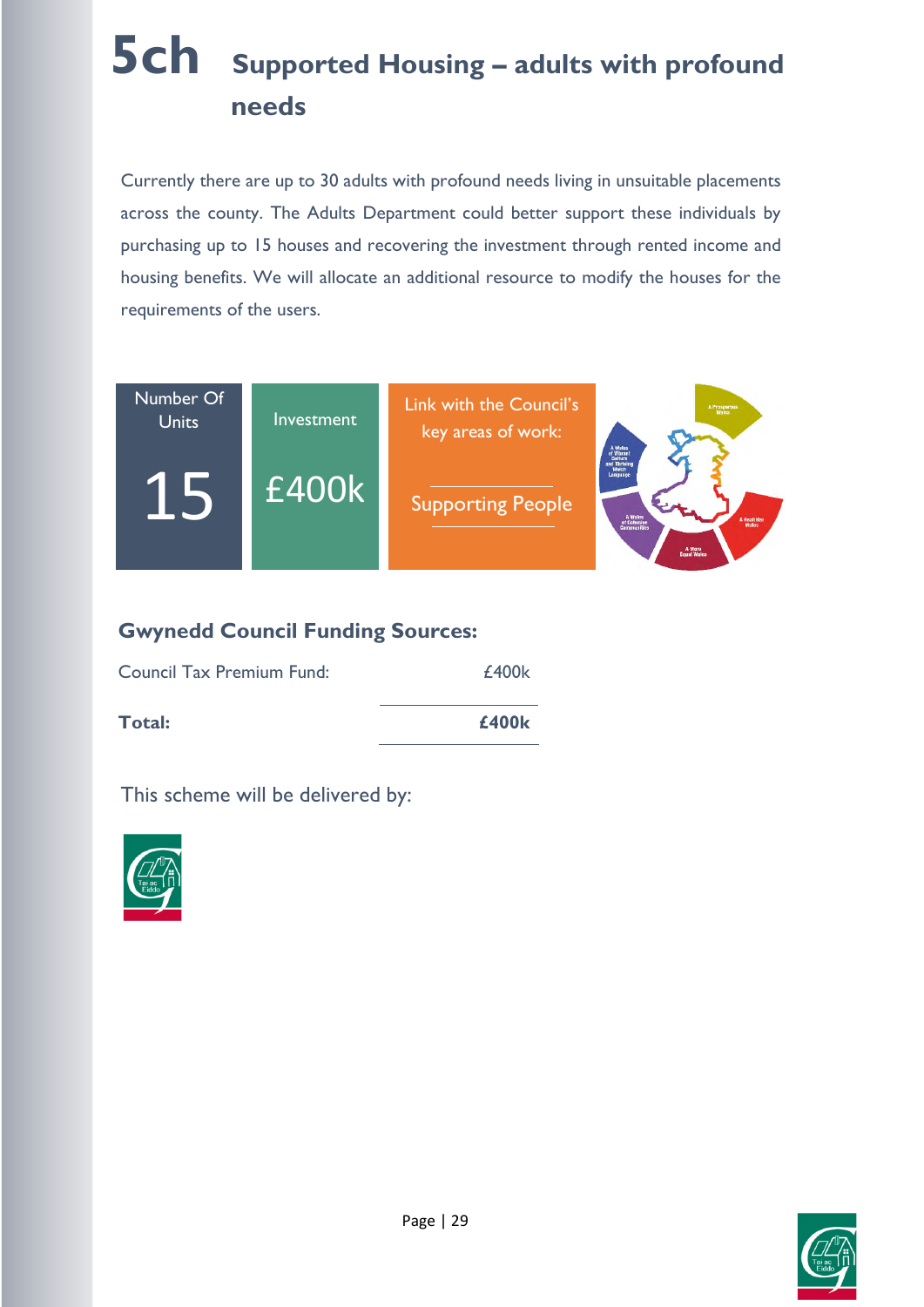### **5d Suitable homes for children with severe physical needs**

In some cases, enabling a child to live at home with specialist care facilities mean that substantial adaptations need to be carried out in their houses. We will consider all solutions that could be practical for the residents of Gwynedd in such situations, be it by funding substantial adaptations, ensuring more specialist provision in new developments or purchasing/developing specialist houses ourselves if needed.



#### **Gwynedd Council Funding Sources:**

| Total:                    | f1.2m |
|---------------------------|-------|
| Council Tax Premium Fund: | £1.2m |



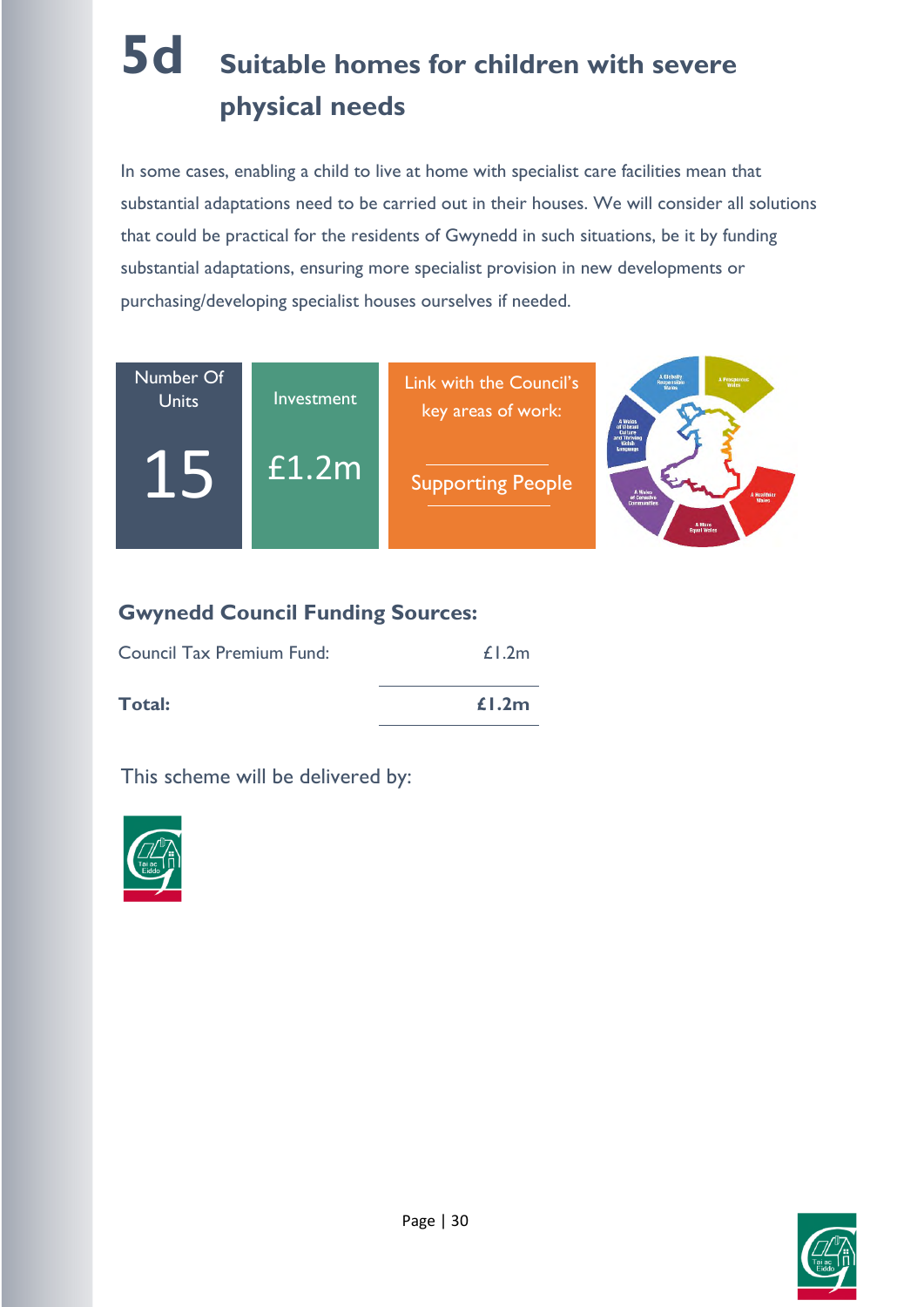## **5dd Frondeg, Caernarfon**

A new modern provision for adults with learning disabilities to replace the current provision in the Frondeg Home, which is unsuitable and coming to the end of its lifespan. The vast majority of the scheme is being funded by rental income.



#### **Gwynedd Council Funding Sources:**

| Council Tax Premium Fund: | £200k |
|---------------------------|-------|
| Total:                    | £200k |



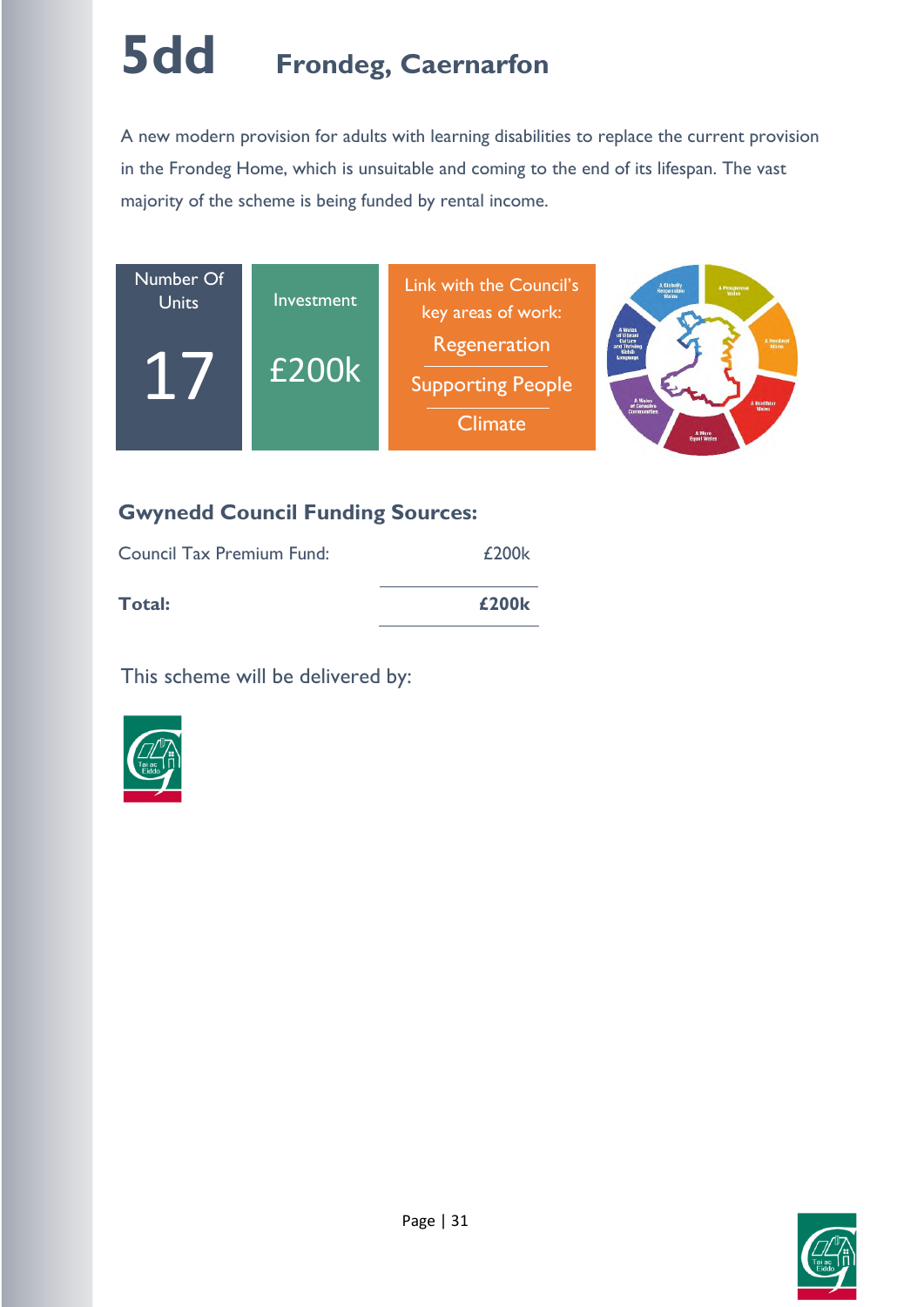### **5e Interest-free loans to improve housing conditions**

A recycling fund to enable the provision of financial loans for local people on a low income to be able to deal with essential matters relating to condition so they can remain in possession of their homes.



#### **Gwynedd Council Funding Sources:**

| Total:                           | £250k |
|----------------------------------|-------|
| <b>Council Tax Premium Fund:</b> | £250k |



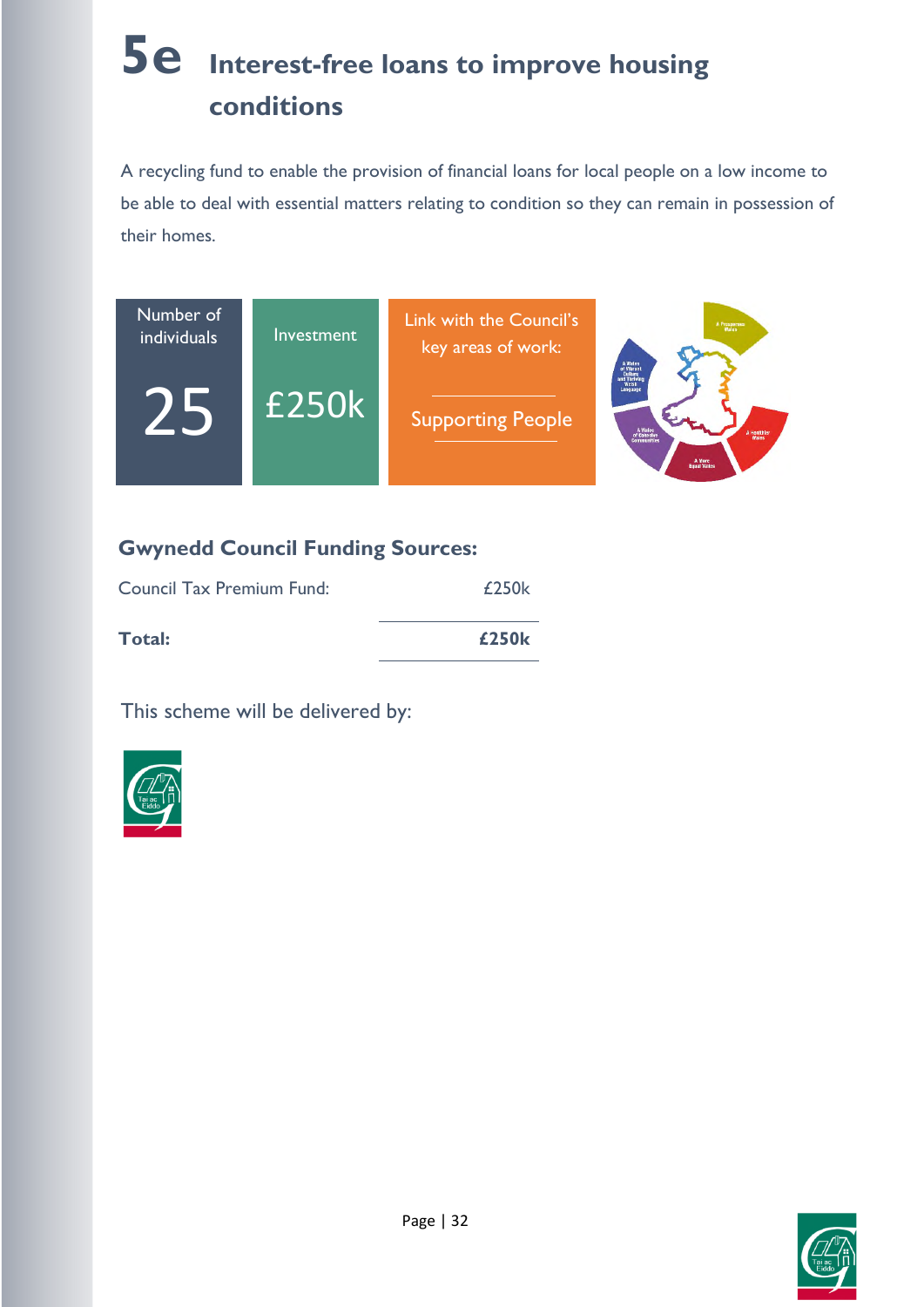## **5f Home Safety**

Fulfilling minor modification work (installing a handrail, small ramps, etc.) in order to make homes safe for residents to continue living independently for longer. We support approximately 800 people every year.



#### **Gwynedd Council Funding Sources:**

| <b>Total</b>                  | £600k |
|-------------------------------|-------|
| <b>Asset Management Plan:</b> | £600k |



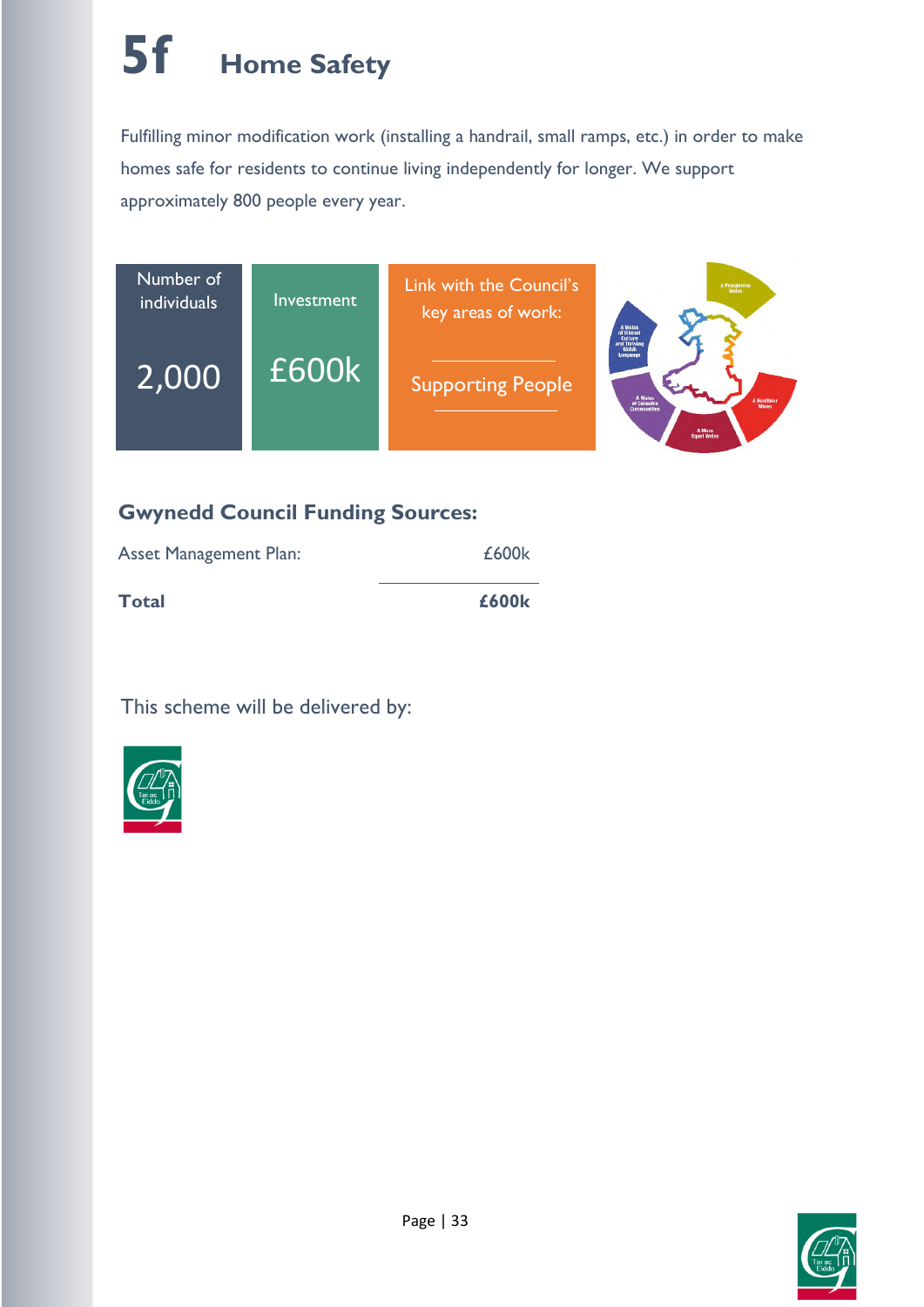### **5ff Adaptations to make houses suitable homes for individuals with disabilities**

Meet the Council's statutory responsibility to respond to applications for support to make various adaptations to the homes of individuals with disabilities in order to enable approximately 180 individuals per year to continue living independently in their homes.



#### **Gwynedd Council Funding Sources:**

| <b>Asset Management Plan:</b> | £7.2m |
|-------------------------------|-------|
| <b>Total</b>                  | £7.2m |